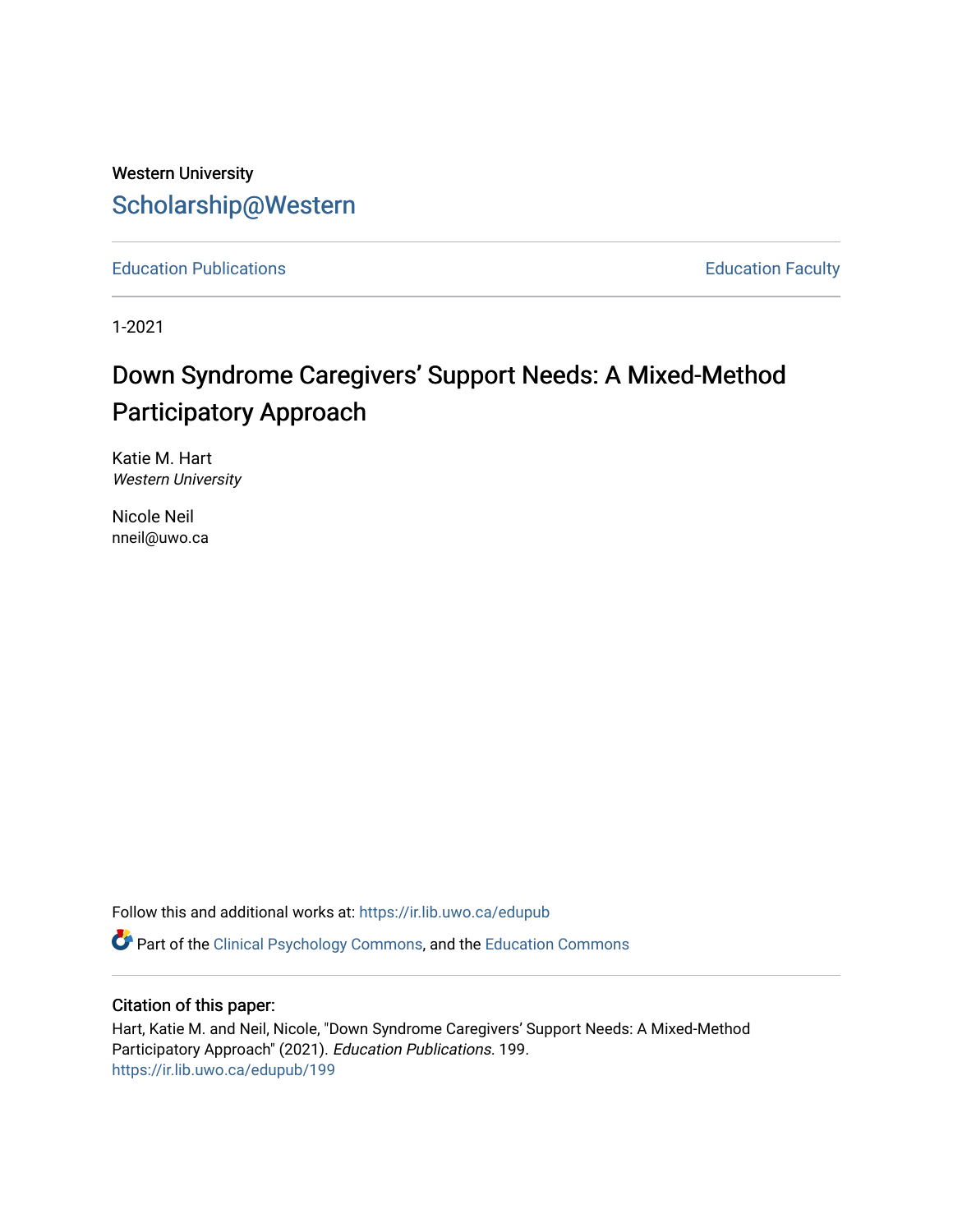Down Syndrome Caregivers' Support Needs: A Mixed-Method Participatory Approach

Katie Hart, M.A., & Nicole Neil, PhD, BCBA-D

Faculty of Education, Western University 1137 Western Road London, ON N6G 1G7 Canada p. 519-661-2111 ext. 84761

# Conflict of Interest

No conflicts of interest have been declared.

# Source of Funding

This study was supported by an Internal Research Grant from the Faculty of Education, Western

University, London, ON, Canada

#### Acknowledgments

We would to thank the London Down Syndrome Association and all the study participants.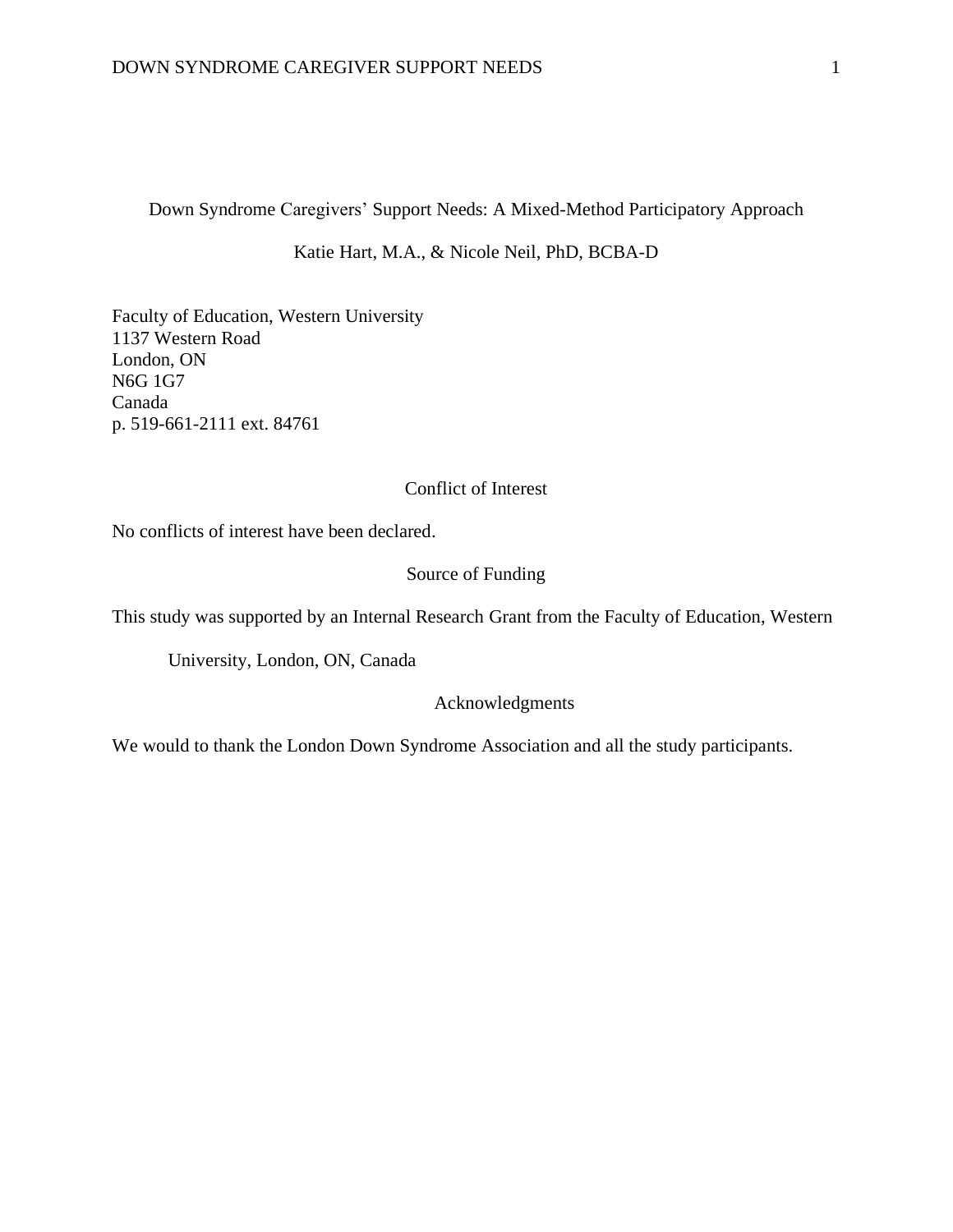#### Abstract

#### Background

The purpose of the study was to explore the support needs of caregivers of children with Down syndrome from their perspective using a mixed - method participatory research approach.

Methods

Concept mapping methodology was used to obtain caregiver perspectives. Twenty – one caregivers answered the question 'Are parents of individuals with Down syndrome supported, why or why not?' Caregivers were involved in the analysis of the data through concept mapping procedures.

# Results

Sorted data were analysed with multidimensional scaling and cluster analysis. Participants generated eight thematic clusters representing the support needs of caregivers of children with Down syndrome. The themes included online and social support, support system gaps, areas where support is lacking, Down syndrome community support, financial support, advocacy needs, educational support and concerns for community programming.

## **Conclusions**

Themes align with previous research on support needs of parents of children with developmental disabilities. The study highlights the need for more local organisations to offer support that is affordable and accessible for families. Results will support future programme planning for services for individuals caring for those with Down syndrome.

Keywords: Down Syndrome, Caregivers, Support Needs, Concept Mapping, Mixed Methods.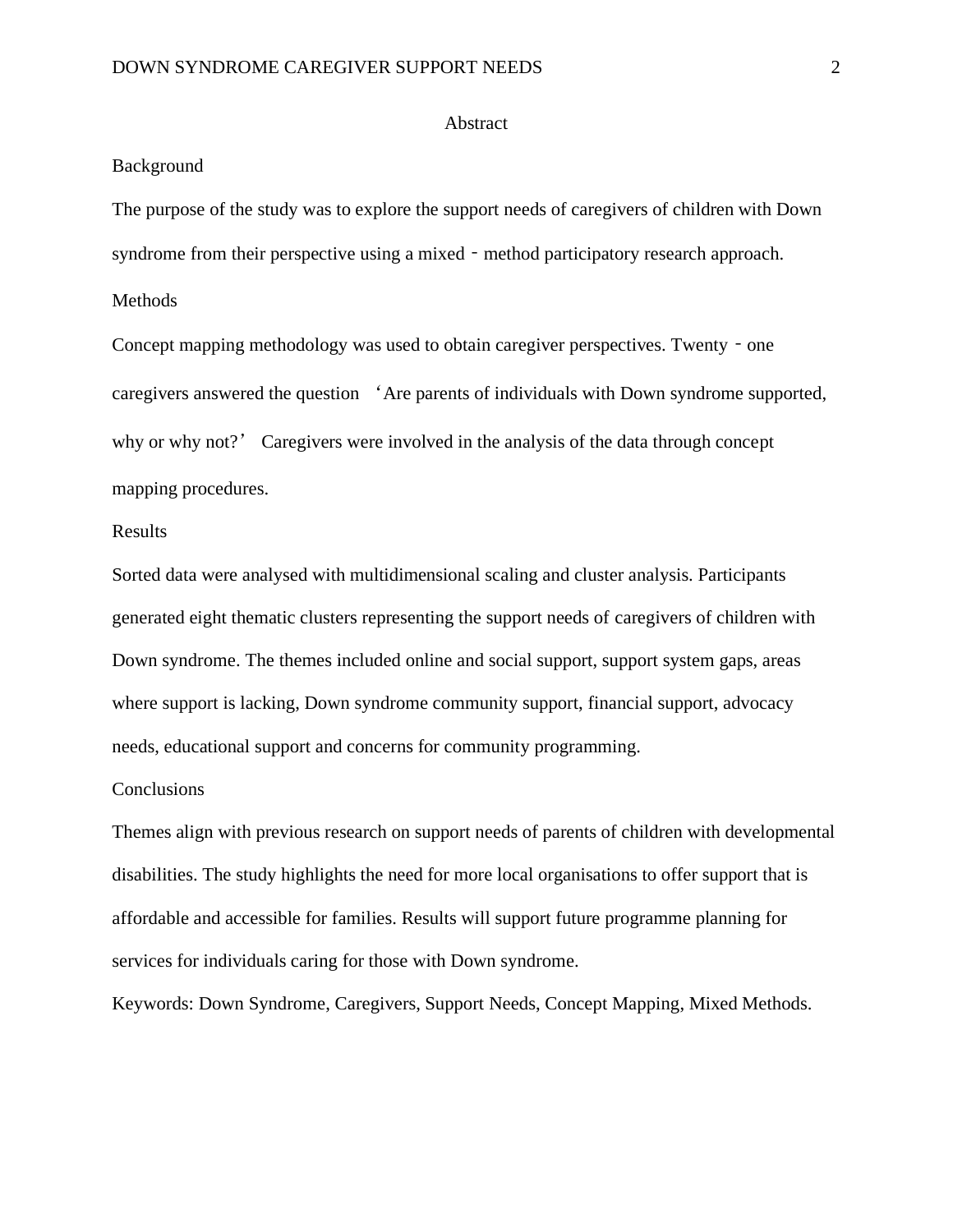#### **Background**

Individuals with Down syndrome display a specific pattern of strengths and challenges, or behavioural phenotype, across different domains of development (Fidler et al. 2009). This profile results in both the individual with Down syndrome and their caregivers to present with unique needs for support (Dykens et al. 1994; Nes et al. 2014). Supports are often needed from birth (Canary 2008), and the provision of this care requires physical, emotional, social and financial resources from the caregiver (Silver et al. 1998; Povee et al. 2012). Increased demand for support and care can affect the overall well - being of caregivers (Nes et al. 2014). Studies focusing on mothers of children with Down syndrome (Hodapp 2007) note concerns for physical health problems (Brehaut et al. 2009), psychological distress and adjustment problems, increased risk for clinical depression and lower levels of life satisfaction compared with those of mothers of children without disabilities (Singer 2006; Bailey et al. 2007; Nes et al. 2014). The additional psychosocial needs are a result of the compounding effects of the behavioural characteristics, co – existing medical concerns and the need children have for long – term care (Pelchat et al. 1999). In order to understand and appropriately address concerns for caregiver well - being, the perspective of caregivers must be captured. Of importance is gaining their perspective related to their

needs as a caregiver as well as supports and barriers to having those needs met (Resch et al. 2010). By understanding more about caregiver perspectives, service providers will be better informed and can be better equipped to provide services that meet their needs. The current study, therefore, explores the support needs of caregivers of children with Down syndrome using a participatory research approach.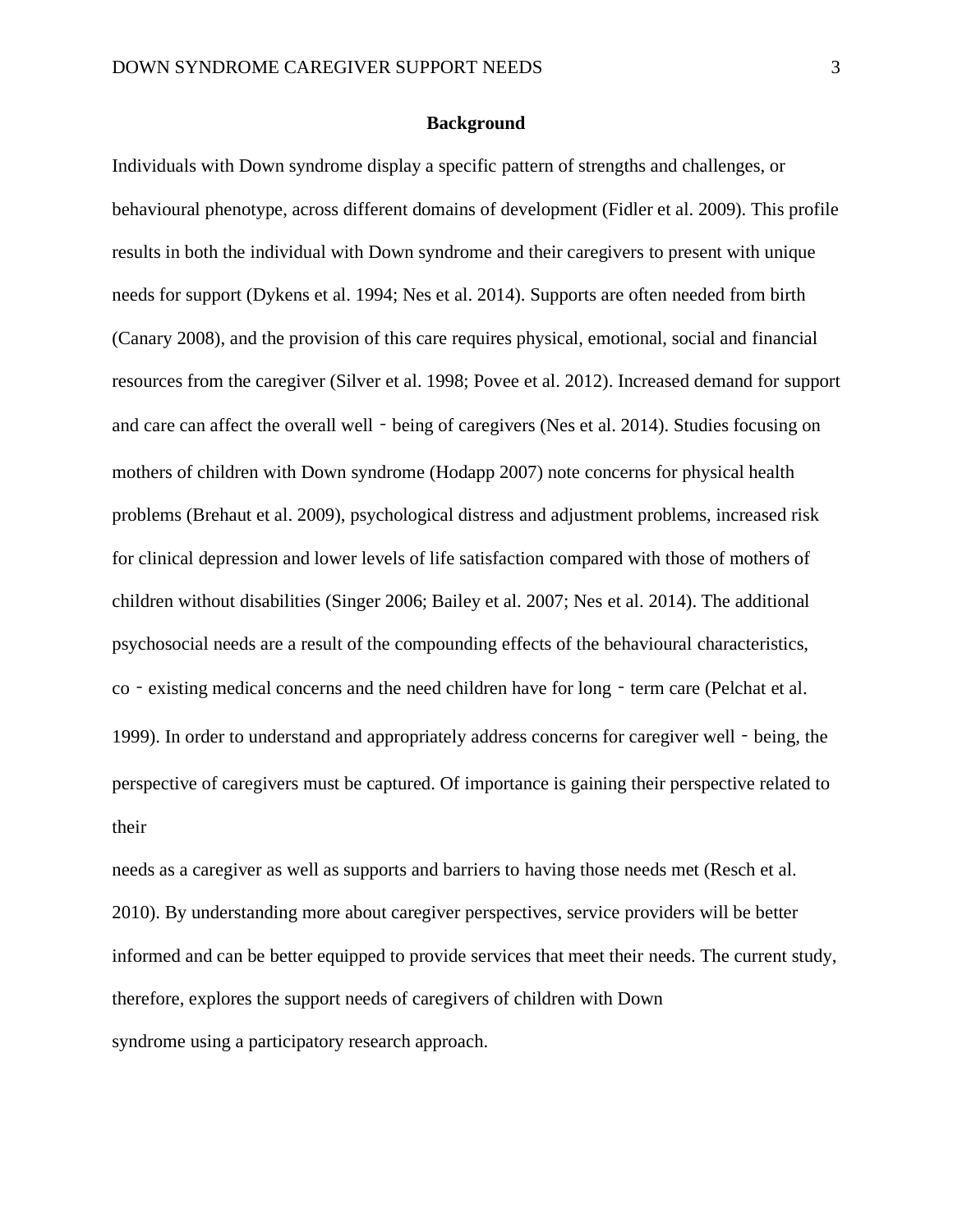To improve caregiver well - being, a match between caregiver needs and resources is necessary (Resch et al. 2010). Research identifies support needs that are not currently met for caregivers of children with disabilities including access to information and services, financial barriers to obtaining services, school and community inclusion and family support (Resch et al. 2010). Caregivers of individuals with disabilities have also identified a lack of available respite and counselling services to assist in taking a break to attend to the needs of other family members and their own needs (Murphy et al. 2007; Papageorgiou & Kalyva 2010).

Few studies, however, focus on the specific needs of caregivers of children with Down syndrome. Often caregivers of children with Down syndrome function as control groups in studies exploring the support needs of caregivers of children with other disorders, most commonly autism spectrum disorder (Sanders & Morgan 1997; Siklos & Kerns 2006). These studies point to an inaccurate representation of the support needs of caregivers of children with Down syndrome; they are found to have fewer support needs and cope better by comparison (Hodapp 2007). When caregivers of children with Down syndrome are compared with caregivers of typically developing children, however, they experience higher levels of stress and worse coping (Sanders & Morgan 1997; Siklos & Kerns 2006; Hodapp 2007).

There is also evidence that the types of support needs vary across disability groups and some may be more relevant to families with a child with Down syndrome. For example, Siklos and Kerns (2006) investigated the needs of caregivers of children with autism spectrum disorder with caregivers of children with Down syndrome acting as control participants. Caregivers of children with autism spectrum disorder and Down syndrome reported similar numbers of needs and multiple overlapping unmet needs (e.g. financial support, issues related to the social stigma and need for information). Caregivers of children with Down syndrome also reported distinctly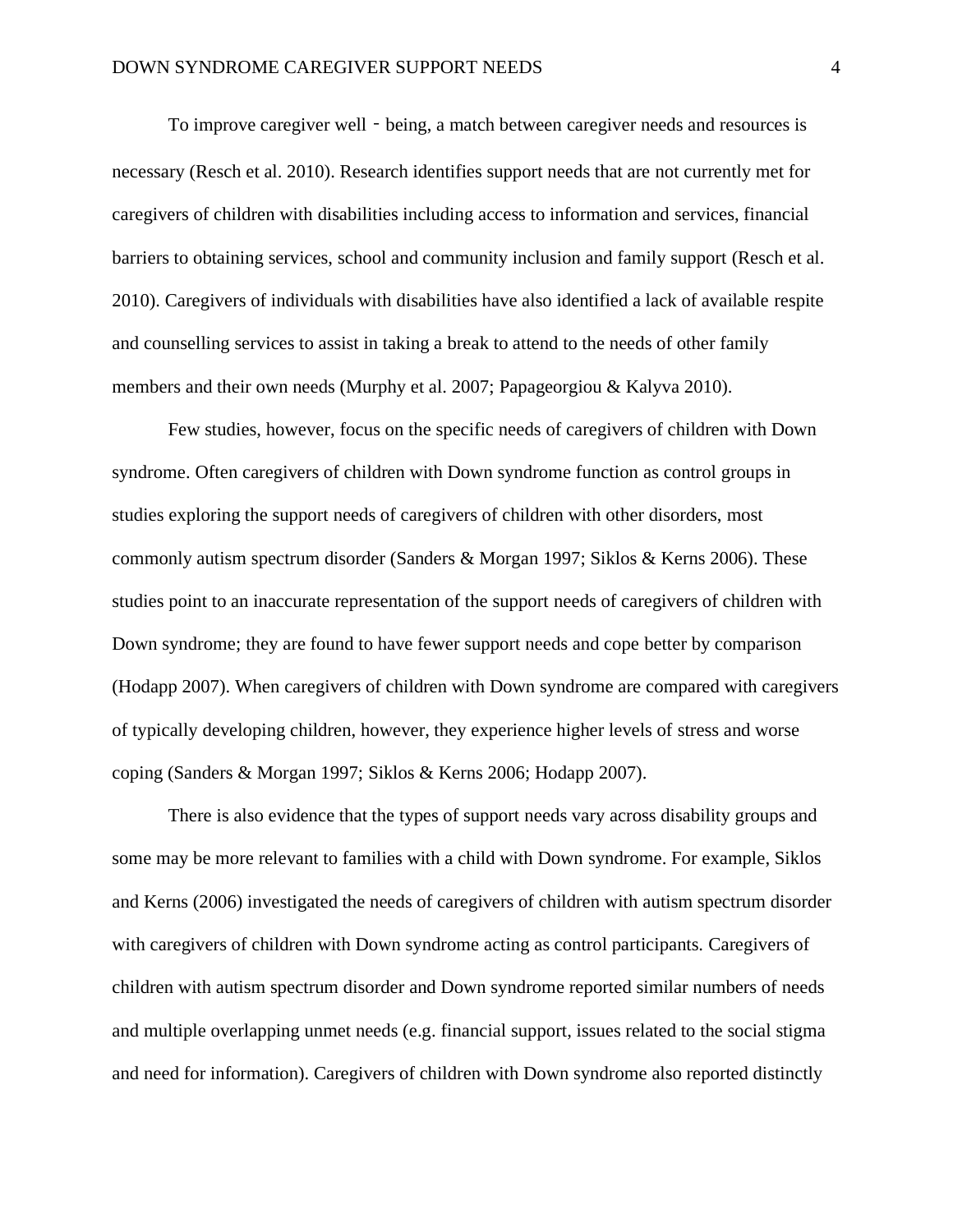different needs related to educational supports, community programming and friendship opportunities for their child. This research points out potential differences between families with a child with Down syndrome and other disabilities, reinforcing the need for research focused on Down syndrome.

Within the current literature, there are limited studies that have investigated the support needs specific to caregivers of children with Down syndrome (Hodapp 2007). Even fewer capture caregiver perspectives through qualitative approaches (Povee et al. 2012; Marshall et al. 2015). In one study, Marshall et al. (2015) conducted interviews and focus groups with parents of children with Down syndrome and service providers focusing on the supports and services for perinatal, infant and childhood services in supports. Caregivers of children with Down syndrome reported concern for their child's quality of life as their child grows older, specific concerns for educational planning, social and community supports and long‐term health care. This study was limited, in that it only focused on services and supports needed by children birth to age 3. In a mixed-method study of 224 caregivers of children with Down syndrome investigating family functioning, Povee et al. (2012) found that caregivers report a need to have time to pursue their own interests and they identified the importance of respite and emotional support from family and friends. While this study did identify some family supports and needs, it only did so as part of a larger focus on family functioning. More research is needed to adequately capture the perspectives of caregivers of individuals with Down syndrome. This study aims to build on the previous research, by exploring the support needs of caregivers of children with Down syndrome using a participatory research approach. Understanding caregivers' perspectives on support needs is an important step to designing systems to improve family outcomes. Caregivers of children with Down syndrome are well positioned to effectively inform organisations of what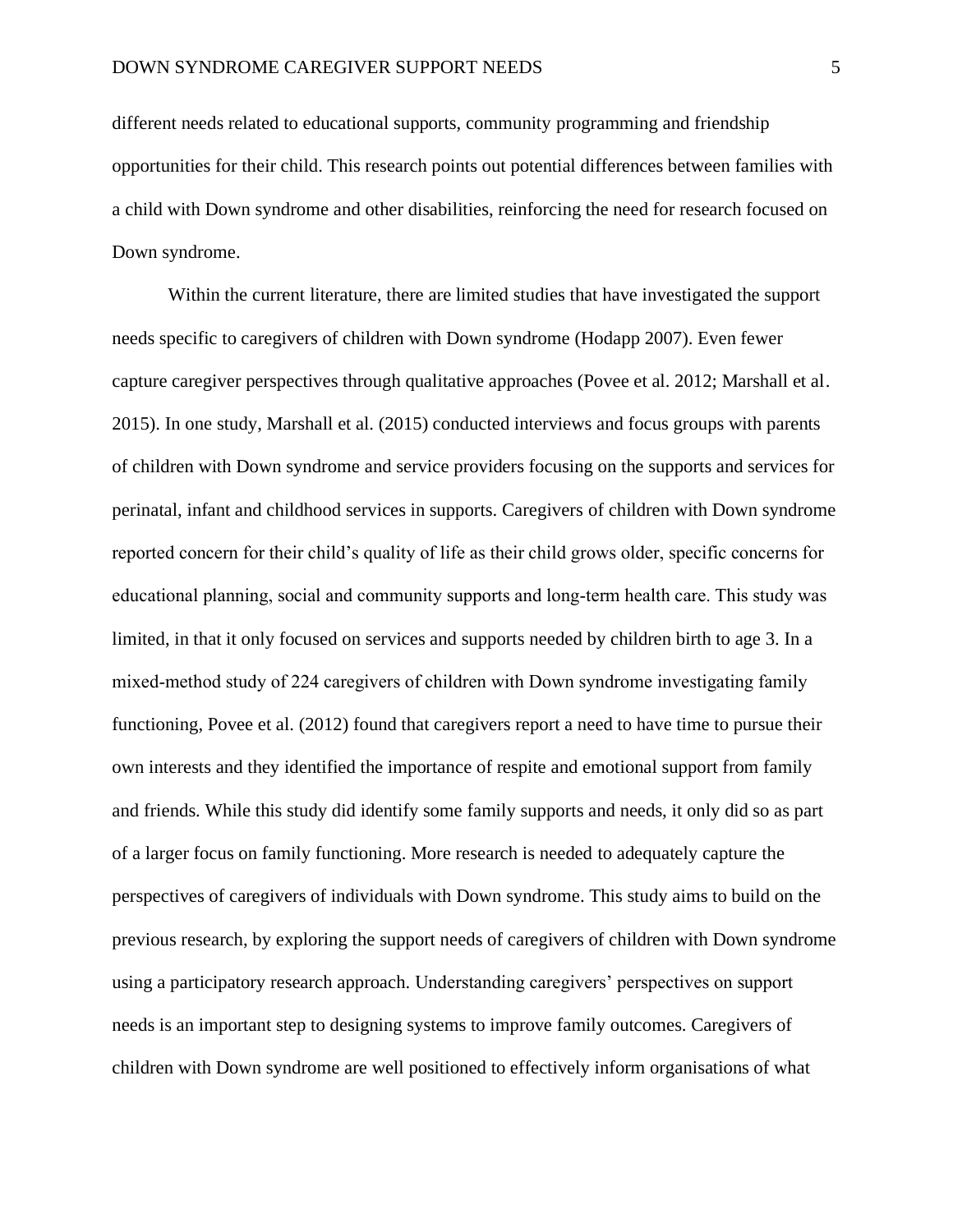their support needs are, yet little research incorporates their voices. Further, we know of no studies that have employed participatory research approaches to address this topic. There are a number of benefits to participatory approaches including increasing the relevance and rigour of research, increasing the uptake of research results and enhancing empowerment (Turnbull et al. 1998). We address this apparent gap in the literature by interviewing parents on their support needs and engaging them in analysis of the data through Trochim's (1989) concept mapping procedures.

Concept mapping is a structured methodology for organising the ideas of a group into a common framework, or concept map, which can be used for planning and evaluation research (Trochim 1989). It is a mixed‐method research tool applying quantitative analysis techniques to qualitative data (Trochim 1989; Jackson & Trochim 2002). Concept mapping is also a participatory approach to research. Participants voice their ideas and are invited to categorise the data and engage in the coding and analysis procedures. Researchers avoid imposing their own biases because the content of the maps is entirely determined by the participant group and not an external analyst's interpretation of the data (Kane & Trochim 2007). The concept mapping procedure includes five steps: project preparation, statement generation, statement structuring, data representation and interpretation of data. Concept mapping is recognised as an effective research tool in planning and programme evaluation research (Kane & Trochim 2007) and has been used in a variety of contexts with various participant populations including adults and children and with individuals with disabilities (Nowicki et al. 2014a, 2014b; Brown et al. 2017; Cleversey et al. 2018; Nowicki et al. 2018).

Concept mapping has not yet been employed to explore the support needs of caregivers of children with Down syndrome and is used in the current study to involve caregivers in the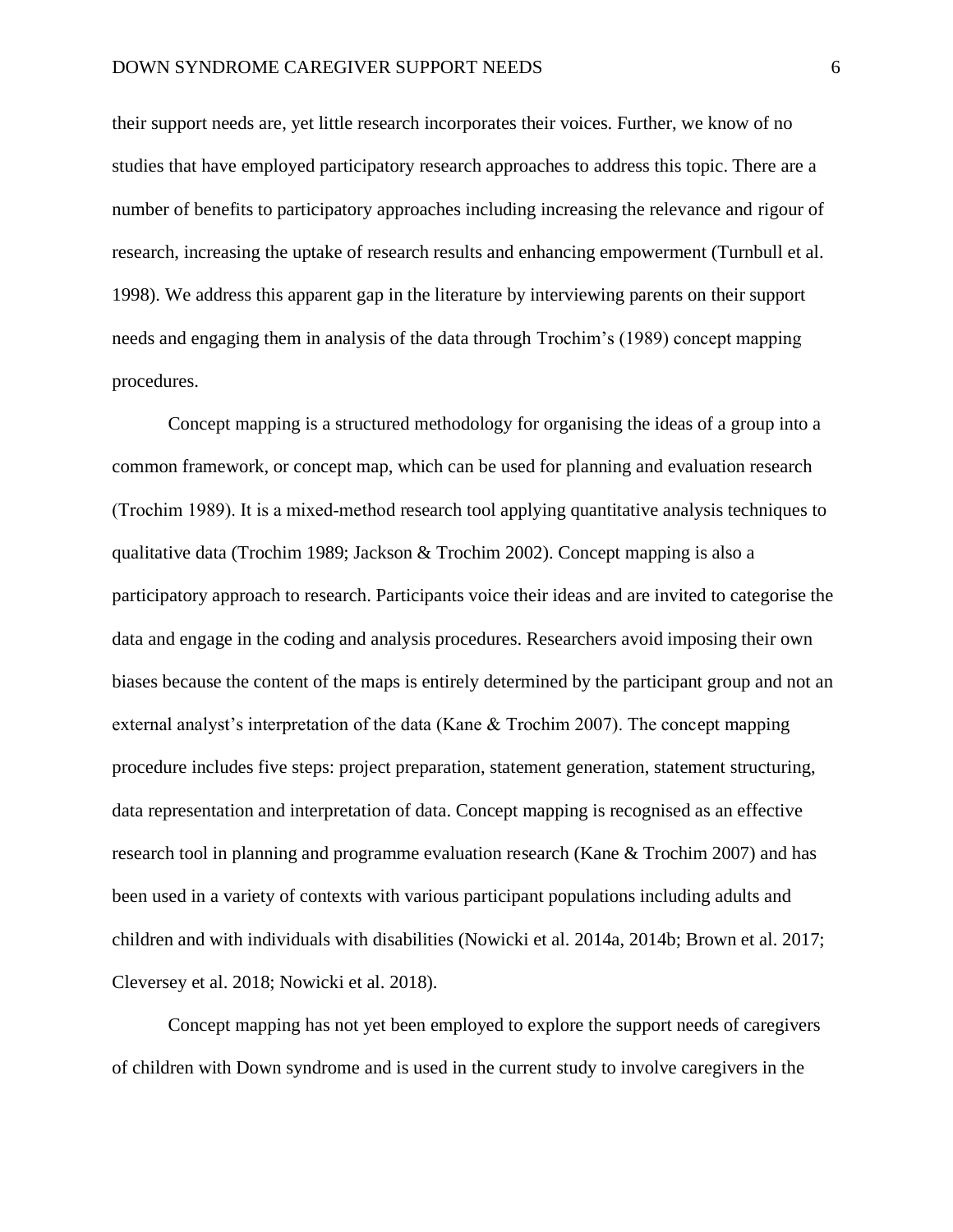research process and obtain the perspectives of caregivers of children with Down syndrome on support they currently receive and areas where further support is needed. Caregiver perspectives were gained from individual interviews addressing the research question 'Are caregivers of individuals with Down syndrome supported, why or why not?' and participants were involved in the analysis of the data through Trochim's (1989) concept mapping procedures

#### **Method**

#### **Participants**

Participants were included if they self‐identified as a caregiver of a child with Down syndrome. As the focus of the study was on the experiences of caregivers of children with Down syndrome, participants were excluded if they reported their child had a co-morbid diagnosis of autism spectrum disorder. Participants were recruited in two groups: the initial interview ( $n = 23$ ) and sorting and rating  $(n = 10)$ . Kane and Trochim (2007) recommended involvement from 10 to 20 participants for a concept mapping study and note that it is not a requirement that the same participants or the same number complete the sorting and rating tasks. A flow chart of participation is presented in Fig. 1. Initially, 52 caregivers were invited to participate in the interview portion. Of the 52 caregivers emailed, 23 consented to telephone interviews. Two participants were excluded, as they did not self-identify as caregivers. All 21 caregivers from the interview phase were invited to participate in the sorting and rating tasks. Three participants did not complete the sorting task, and four additional participants were recruited via email to participate in the sorting task. Four participants sorting data were excluded from analyses owing to improper completion. Six additional participants were recruited via email. Demographic information was provided by 24 of the study participants and is presented in Table 1.

#### **Procedures**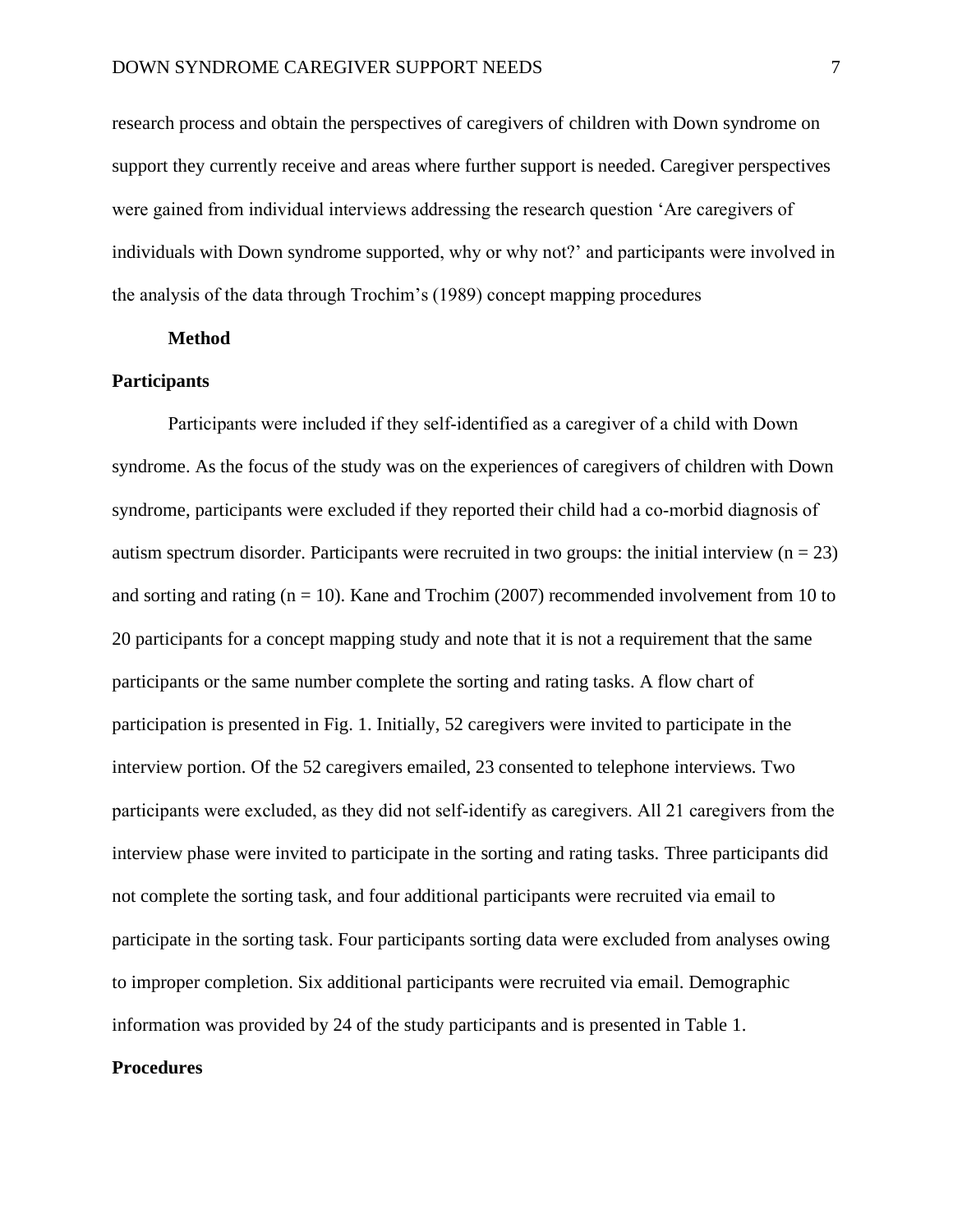Ethics approval for this study was obtained from the university ethics review board. Participants were recruited through convenience, purposive sampling. Study advertisements were sent via the Canadian Down syndrome organisation's email lists, and agencies offering services to individuals with developmental disabilities advertised the study. Interested caregivers contacted the research team via email. Participants were also recruited from the participant pool of an ongoing survey study by providing their email if they were interested in participating in an optional follow‐up interview. Interviews took place over a 2‐week period, and participants completed the sorting and rating phases over 4 weeks. Participants were provided compensation for participation with an honorarium of a \$20.00 gift card.

#### *The Interview Phase*

A graduate student researcher, completing a degree in counselling psychology including coursework on interviewing, contacted all individuals who provided their email address and sent an overview of the study and description of their participation to each participant. Participants were contacted via telephone by the researcher, and verbal consent was obtained from all participants at the beginning of the interview. All responses were audio recorded with participant consent.

During the interview, participants were asked demographic questions. Questions pertained to the participant's relation to an individual with Down syndrome (mother, father and caregiver), their age, level of education, range of household income and the age of their child with Down syndrome. Participants were also asked to indicate if they lived in a rural or urban setting. Following this, the researcher asked participants the focus prompt question: 'Are caregivers of individuals with Down syndrome supported, why or why not?' Participants were instructed to think of as many ideas and statements as they could to answer the question. The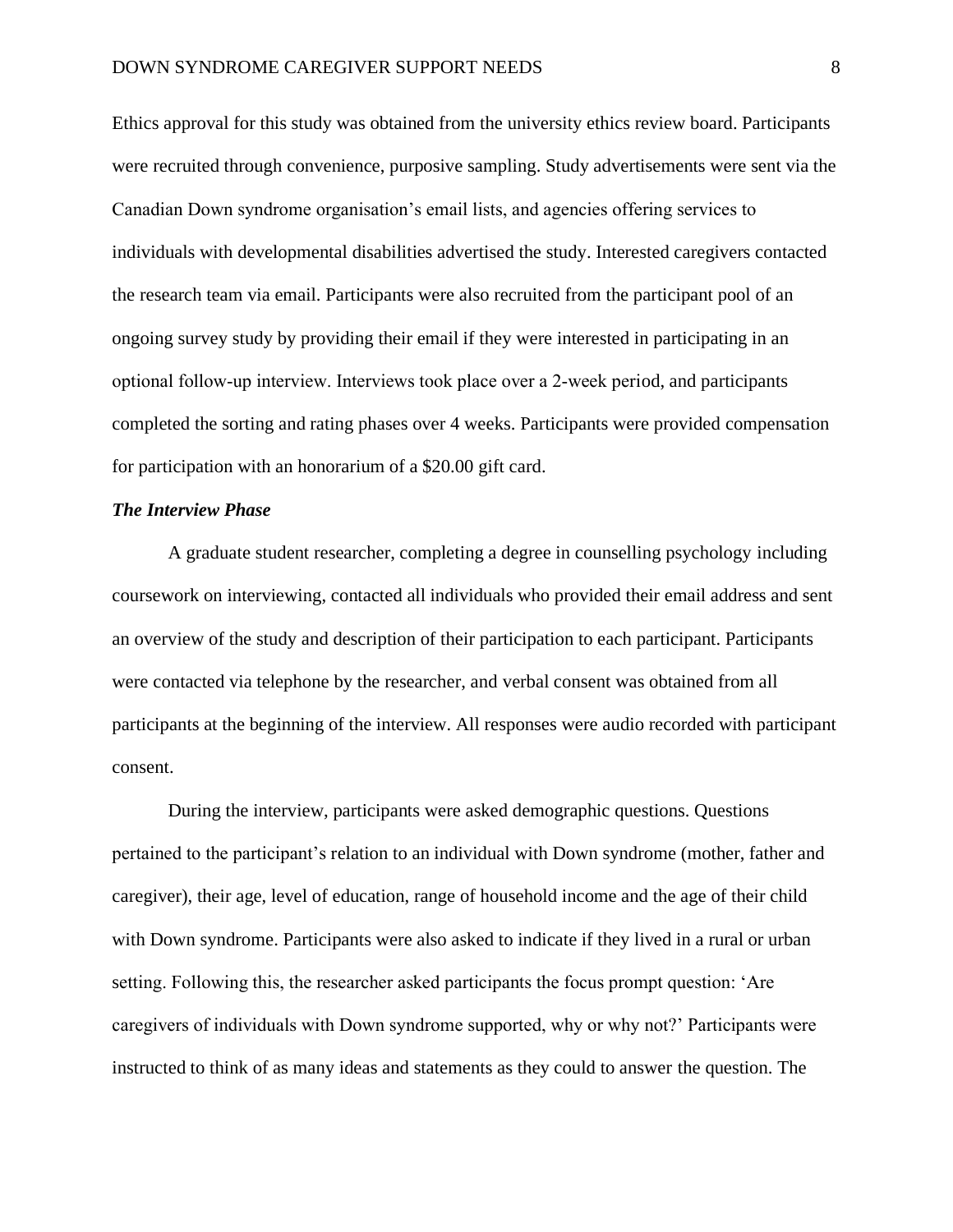focus prompt was developed via brainstorming between the researchers (Kane & Trochim 2007) and discussed with a local parent Down syndrome advocacy group parent meeting prior to beginning the interviews. To evoke further responses, the researcher asked follow‐up questions as needed such as 'Can you tell me more about that? Do you have any more thoughts on that? Could you provide me some examples of that?' The length of interviews ranged from 8 min 23 s to 26 min 58 s ( $M = 13$  min 6 s), similar to that of previous single focus prompt concept mapping studies (Nowicki et al. 2014a, 2014b). Following the interviews, participants were thanked for their participation and informed that they would receive an emailed link to perform the follow‐up sorting and rating tasks online.

# *Data Preparation Phase*

Participants' interviews were transcribed verbatim by the researcher. The researcher extracted all participants' statements from the recorded interviews that answered the focus prompt question. Two hundred seventy‐three statements were generated. Following Kane and Trochim's (2007) concept mapping steps, authors coded the statements as unique or redundant, and unclear responses were edited. Compound ideas were split and broken into statements with one unique idea. Initial agreement between the two authors on uniqueness/redundant was 90.1%, and discrepancies were resolved through discussion between the authors. As a result, 159 statements were coded as redundant and excluded from the set. Statements were then entered into the web-based Concept System® Global Max© software (Concept Systems Inc. 2019). A final list of 114 unique statements was provided to study participants for the sorting phase. Kane and Trochim (2007) noted that it is ideal to obtain a final data set of approximately 100 statements from the interview data for the sorting and rating tasks so as to ensure that a breadth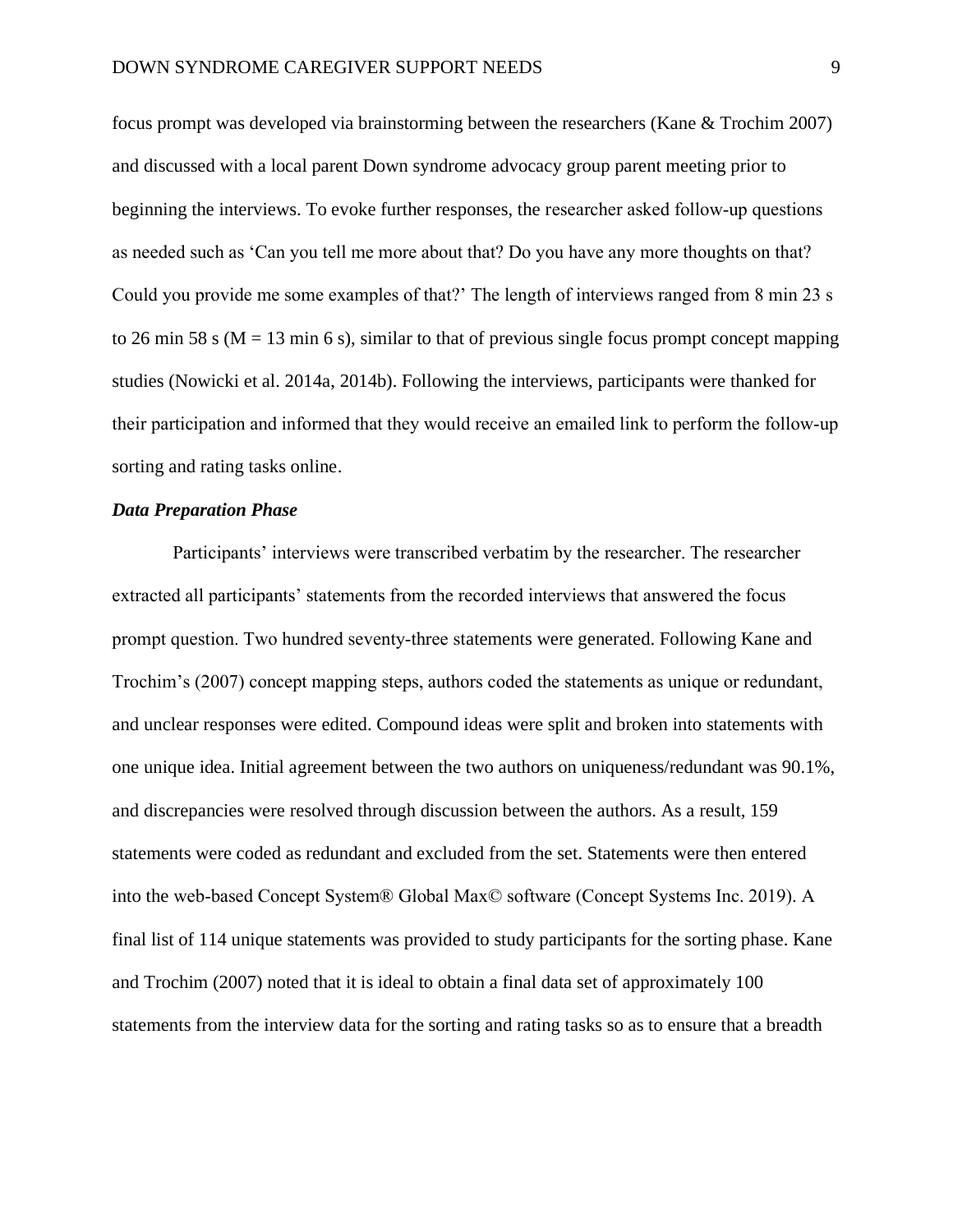of the contributed ideas are represented and a manageable number of statements are provided to participants.

#### *Sorting Phase*

Participants were emailed a link and login for the online concept mapping tool (Global Max© software). Participants were instructed to sort the statements into categories in a way that made sense to them and to label each category they created. Participants were informed that they could not put all statements in one pile, they could not group one statement into more than one pile and each statement could not be sorted in its own pile. Instructions were given to participants to sort the statements into categories rather than to sort the statements according to priority or value (Kane & Trochim 2007). Participants completed the task by clicking on a statement to select it and dragging and dropping the statement into 'on screen' categories on the virtual desktop.

#### *Rating Phase*

Participants were instructed to rate each individual statement according to their level of agreement that the statement was a need that caregivers of children with Down syndrome experienced. The Likert scale ranged from 1 to 5, with a rating of 1 indicating strong disagreement and 5 indicating strong agreement. A numeric value corresponding to the Likert scale was provided in a drop‐down tab beside each statement on the virtual desktop.

#### **Data Analysis**

Concept System® Global Max© software (Concept Systems Inc. 2019) was used for data analyses. The web‐based software program is designed to accomplish the multidimensional and hierarchical cluster analysis procedures used within concept mapping (Kane & Trochim 2007).

#### **Multidimensional Scaling**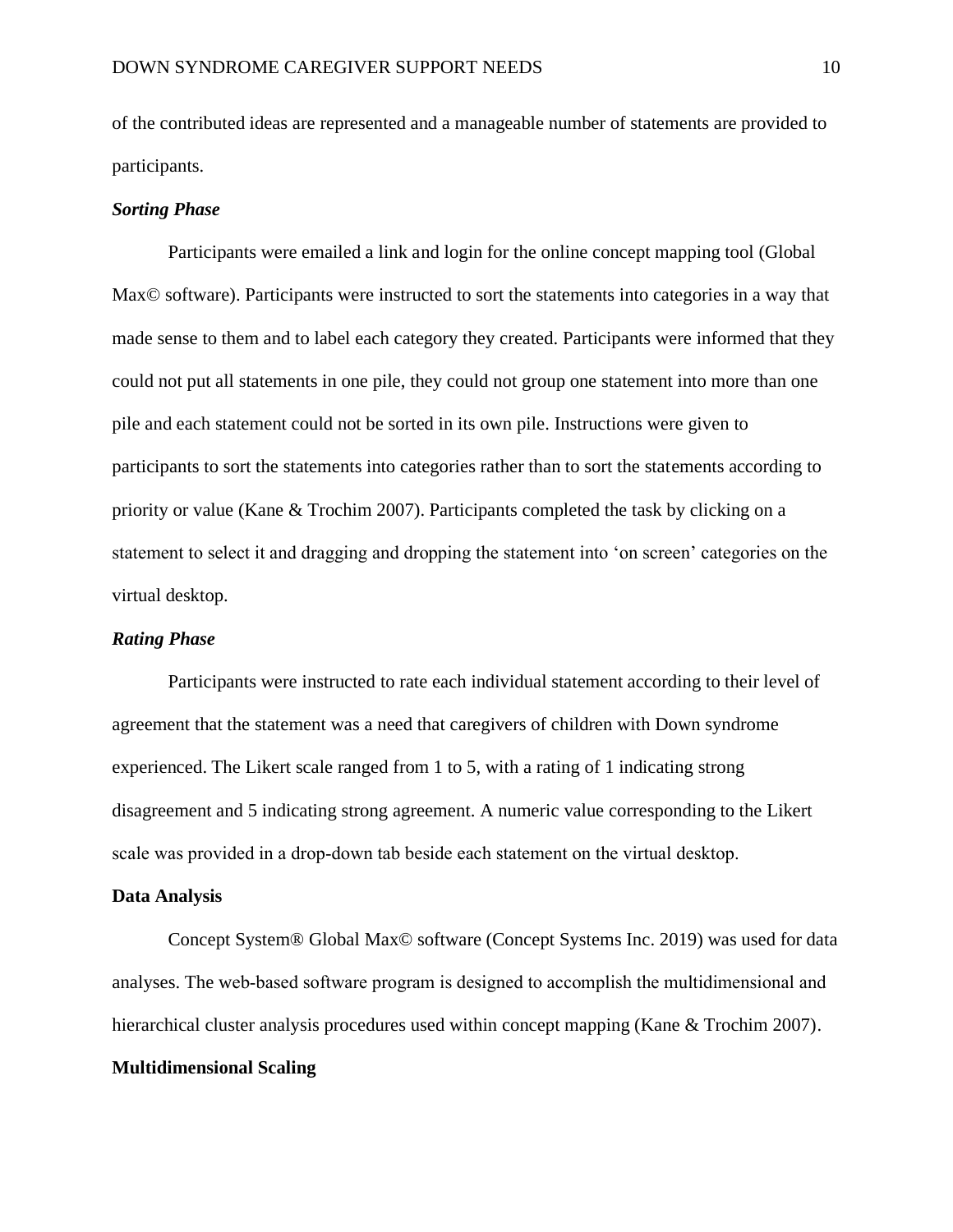With the use of the software, a matrix is created for each participant's sorted data, where the number of rows and columns equals the number of statements and a value of 1 is entered when statements are sorted into the same pile (Kane & Trochim 2007). Individual matrices are summed to create a group proximity matrix. Multidimensional scaling procedures are employed to create a two-dimensional point map representing the participants' statement sorting results. The analysis locates each statement as a separate point on the map, and the distances between the statements represent the frequency that participants sorted statements together. Points more proximal to one another are statements that were sorted together more frequently (Jackson & Trochim 2002).

The stress index indicates the degree to which the distances between statements on the map are different from the values in the group proximity matrix (Kane & Trochim 2007). The stress index ranges from 0 to 1, with lower values indicating better fit between the data and the point map. Approximately 95% of concept mapping projects yield stress values between 0.205 and 0.365 (Trochim 1989).

#### **Hierarchical Cluster Analysis**

Hierarchical cluster analysis partitions participants' statements from the point map into clusters of statements reflecting similar concepts. Each statement begins as its own cluster, and, at each stage of analysis, statements are merged until all statements are merged into one single cluster. At each stage, a cluster map is produced from the analyses and depicts the groupings of related statements overlaying the original multidimensional scaling point map (Kane & Trochim 2007).

A bridging value is calculated for all statements in a cluster solution and ranges between 0 and 1. The value is an indication of whether a statement was sorted with others that are close to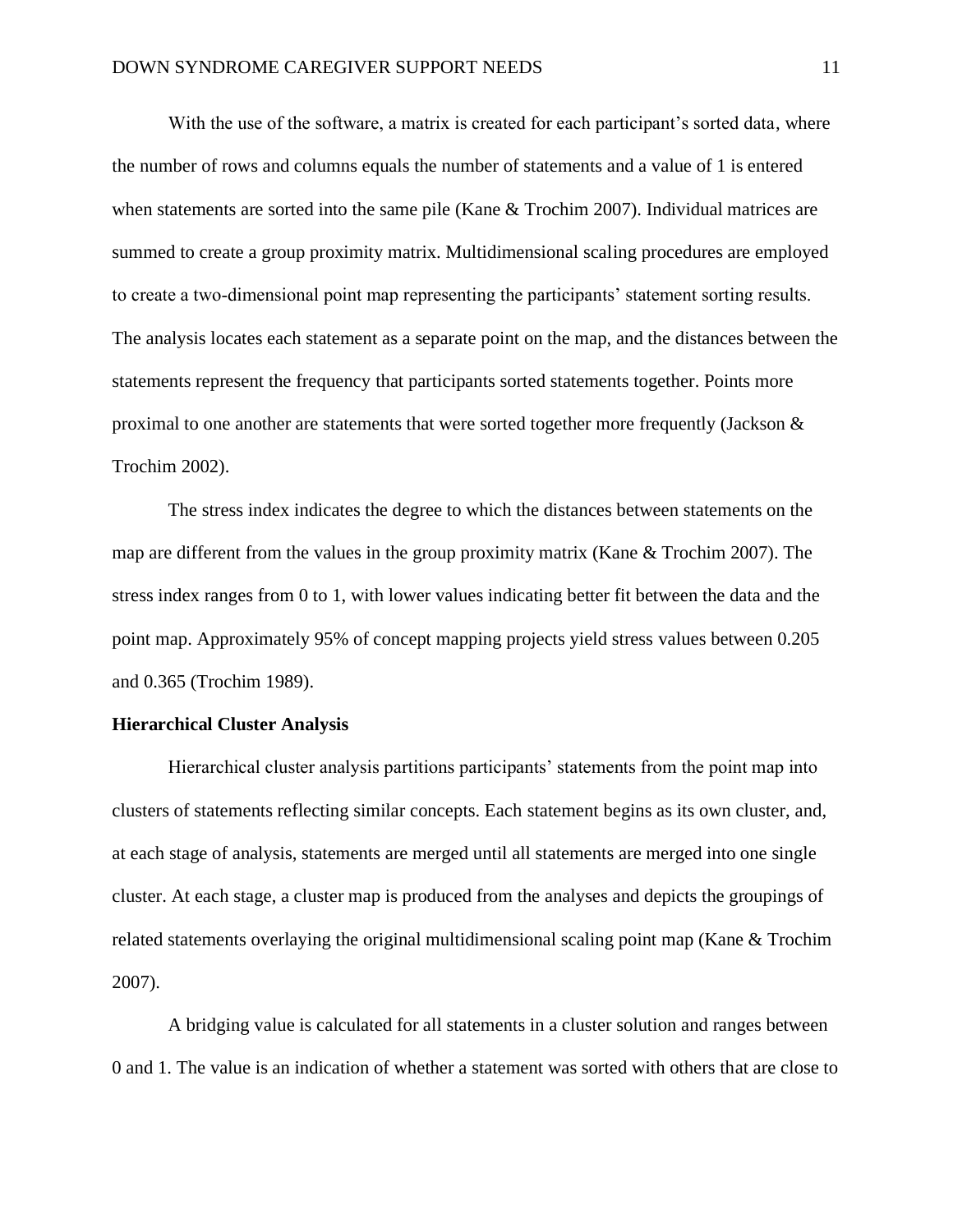it on the map or whether it was sorted with statements that are farther away on the map. A low bridging value (0–0.30) represents that a statement was rarely sorted with statements in other clusters. A high bridging value  $(0.70)$  indicates that a statement was often sorted with statements in other clusters. A mean bridging value is also calculated for each cluster; clusters with low bridging values are usually more cohesive, are easier to interpret and indicate that the statements within the cluster were not grouped with other concepts frequently (Kane & Trochim 2007).

There is no calculation to select the correct number of clusters for the final solution (Kane & Trochim 2007). The selection of the final solution is made by examining the clusters that are combined when merging or reducing the solution from a larger cluster solution to a smaller solution (e.g. merging from 20 clusters down to 19 clusters). This is done sequentially and recorded in a ledger of decisions. The decision of the final number of clusters in the solution was made by the researcher reviewing the ledger of decisions and identifying the merger where the researcher's opinion was that the cluster solution would no longer be applicable. In the current study, the solution was first reviewed by the first author and then with the second author.

The concept mapping software identifies 'closest fit' labels for each cluster based on participants' suggestions. Once the final cluster solution was determined, the researcher reviewed the statements in each cluster as well as participants' suggested labels to determine the cluster labels.

#### **Results**

An eight-cluster solution was selected (Fig. 2). The number of statements per cluster ranged from 6 to 25 with mean bridging values ranging between 0.15 and 0.88 (Table 2). Participants generated eight thematic clusters including (1) online and social support; (2) support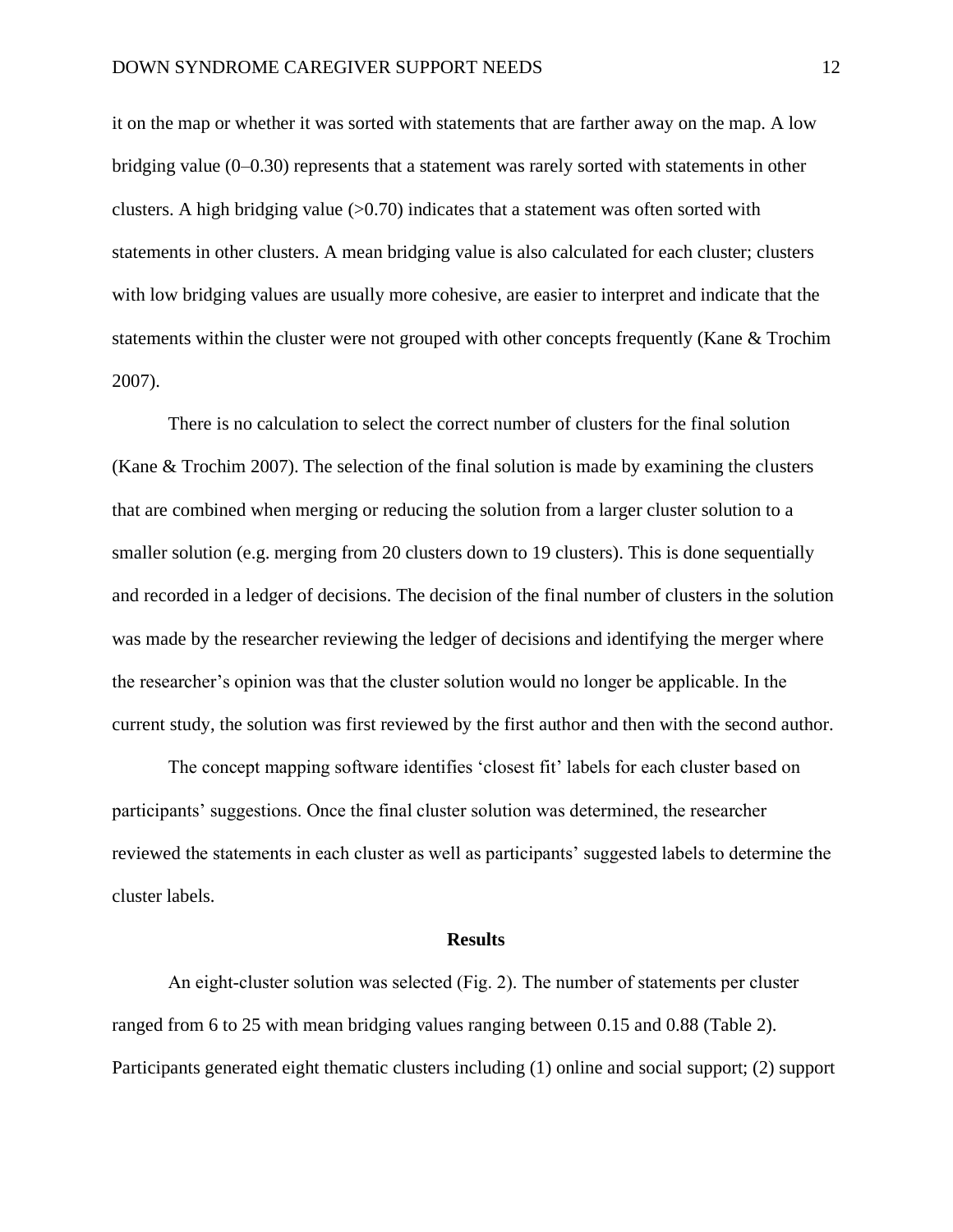system gaps; (3) areas where support is lacking; (4) Down syndrome community support; (5) financial support; (6) advocacy needs; (7) educational support; and (8) concerns for community programming. The final stress index of 0.276 in this study revealed that there was a good fit of the data and the point map and that participants were reliable.

Statements from caregivers of children age 0 to 4 years were most frequently sorted into the support gaps cluster, 12 statements of 49 total statements. Statements from caregivers of children ages 5 to 19 years were most frequently sorted into the financial support needs cluster, four of nine total statements. For caregivers of children 10 to 14, statements were most frequently sorted into the support gaps cluster, 12 of 49 total statements. For the caregivers of children 18+, statements were most frequently sorted into the Down syndrome community supports cluster, four of six total statements.

#### **Rating Analysis**

Participants rated their level of agreement that the statements were a support need for caregivers of children with Down syndrome. See Table 2 for individual cluster and statement ratings listed in descending order within a cluster. The mean individual statement ratings ranged from 1.57 to 4.83 ( $M = 3.54$ ,  $SD = 0.70$ ). Based on the mean ratings, the clusters most agreed upon as representing needs of caregivers were (1) advocacy needs  $(M = 3.74, SD = 1.08)$ ; (2) support system gaps ( $M = 3.65$ ,  $SD = 0.67$ ); (3) concerns for community programming ( $M =$ 3.65,  $SD = 0.52$ ); and (4) online and social support ( $M = 3.64$ ,  $SD = 0.54$ ). These clusters may be key support needs based on general agreement during rating. It is important to note, however, that given the range of the scales  $(1–5)$ , the mean ratings are not significantly different; that is, the difference between the highest mean rating (3.74) and the lowest mean rating (3.34) is less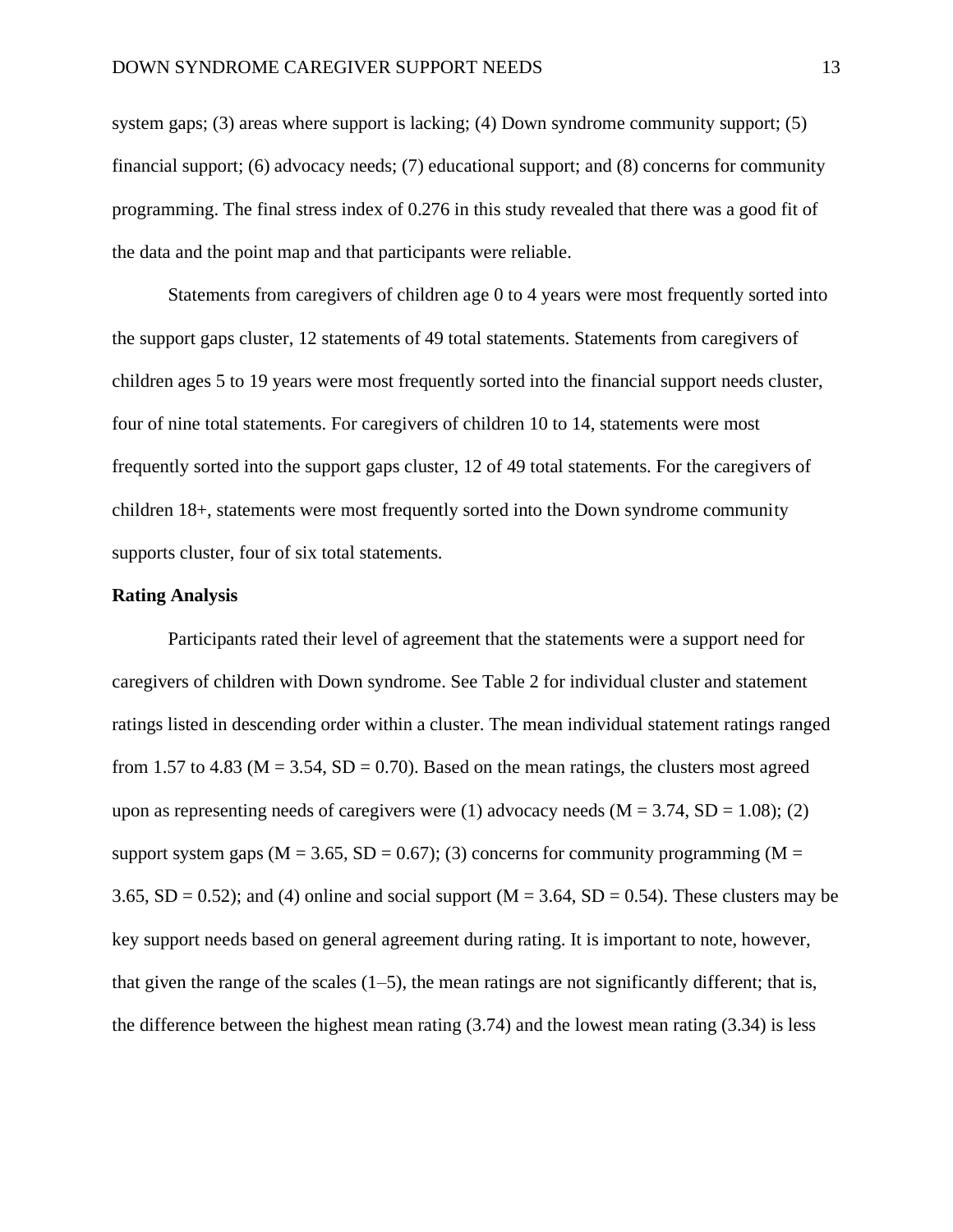than 1. Thus, all the clusters represent support needs, but some may be less representative than others.

#### **Results by Cluster**

#### *Cluster 1: Online and Social Support*

Statements in this cluster reflected the belief that social support as well as support received via social media was an accessible and beneficial support for caregivers. Many of the statements reflected the idea that participants currently make use of such support (e.g. "Family and friends have of course been great. Like we are pretty connected that way'). Some statements reflected the belief that more could be done to provide social support and some caregivers indicated social support was not a need they experienced. The low mean bridging value ( $M =$ 0.39,  $SD = 0.10$  of this cluster indicated that participants consistently sorted the statements together and had good inter-sorter reliability. Participants' agreement ratings of the statements in this cluster reflected a general sense of agreement with a mean cluster rating of  $3.64$  (*SD* = 0.54) and all ratings above 3.

## *Cluster 2: Support System Gaps*

Statements within this cluster focused on caregiver opinions of the service system including the difficulty of accessing supports for their child due to their geographical location, inadequate notification of services, and the limited number of services available. Statements within the cluster reflected differing opinions of whether services were suitable or adequate, for example, 'I don't think that everybody is getting a similar service'. The statements had low bridging values, revealing participants consistently grouped the statements together even though they represented differing opinions. This cluster had the lowest mean bridging value ( $M = 0.15$ , *SD* = 0.07) of all eight clusters indicating good inter-sorter reliability. Participants' ratings varied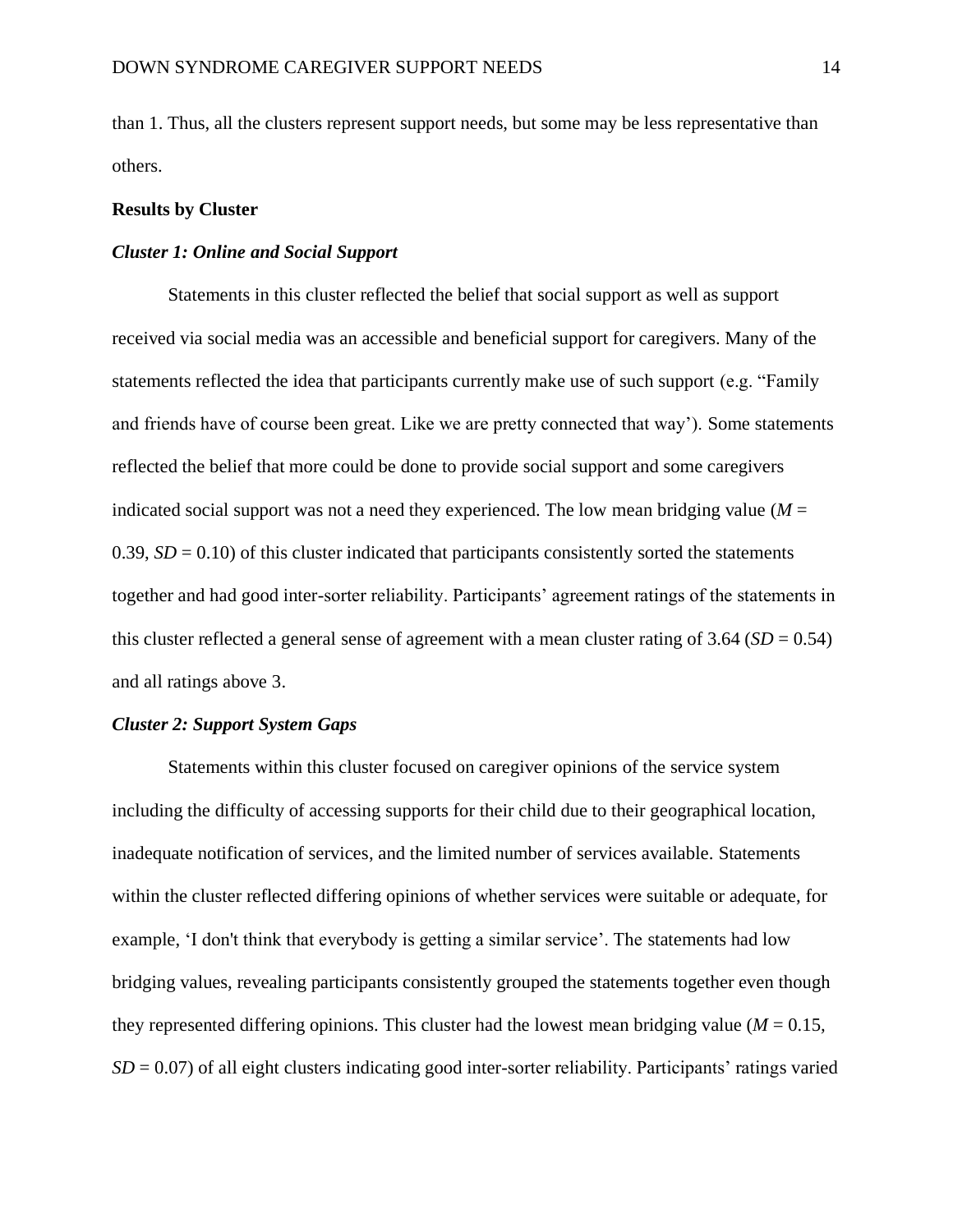among statements, from strongly disagree (min of 1.57) to strongly agree (max 4.57) with a mean cluster rating of  $3.65$  (*SD* = 0.67).

#### *Cluster 3: Areas Where Support is Lacking*

A lack of supports was identified by participants in the areas of initial support from birth, preparedness of staff to assist caregivers, and specific training for caregivers. Additionally, participants indicated a belief that the services that are offered are inconsistent. This cluster had a low mean bridging value indicating consistent sorting of the statements and good inter-sorter reliability. Participants' ratings reflected a range of opinions from strong agreement (max of 4.54) to disagreement (min of 1.63) that the statements were support needs ( $M = 3.42$ ,  $SD =$ 0.82).

### *Cluster 4: Down Syndrome Community Support*

Statements in cluster 4 were focused on ideas related to the services provided from Down syndrome associations. Statements suggested improvements to Down syndrome associations were necessary, including the creation of associations in communities that are not serviced (e.g., 'Right here locally there is not much [of a Down syndrome community]'). Some statements expressed that services were available and offered adequate support. The low mean bridging value ( $M = 0.15$ ,  $SD = 0.08$ ) for the cluster indicated statements were consistently sorted together. This cluster had the lowest mean rating value of  $3.34$  ( $SD = 0.49$ ), reflecting participants' general indecision of their agreement of whether the statements were support needs. *Cluster 5: Financial Support*

Statements in cluster 5 focused on participants' thoughts on funding sources and financial concerns. Statements included descriptions of what participants use funding for, the types of financial assistance available, the sufficiency of current funding, and concerns related to the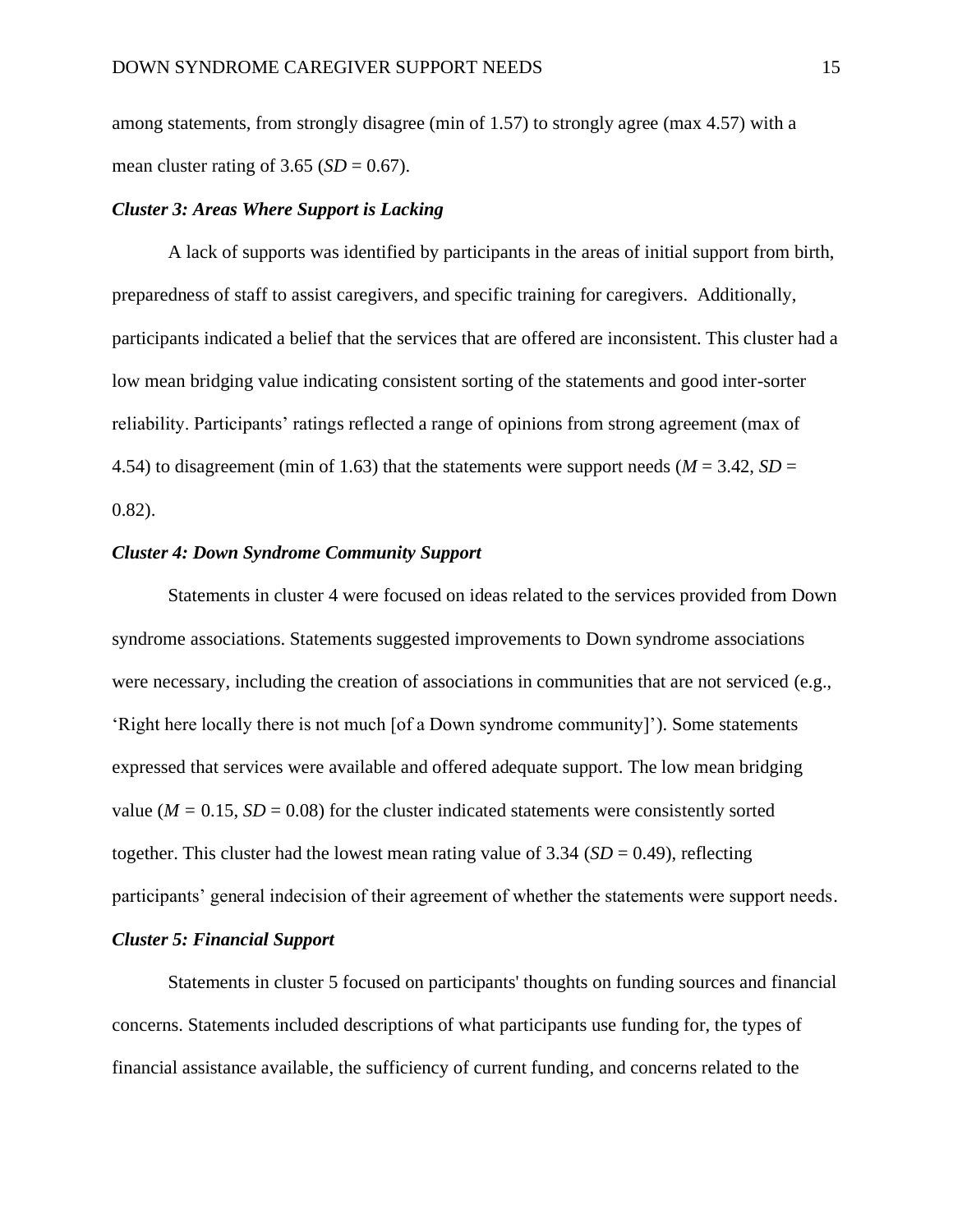expense of services (e.g., 'We get [funding] each year through [a government organization] and that's supposed to pay for extra support that [my child] needs, we go through it within three months.'). This cluster had a low mean bridging value ( $M = 0.29$ ,  $SD = 0.22$ ) indicating good inter-sorter reliability between participants and consistent grouping of the statements in the cluster. Rating results of the statements revealed, on average, participants experienced indecision about whether the statements reflected a support concern with a mean cluster rating of 3.47 (SD  $= 0.66$ ).

#### *Cluster 6: Advocacy Needs*

The theme of advocacy was clear within the statements of cluster 6, with some statements describing the role of the caregiver as an advocate (e.g. 'I feel as your child gets older, you kind of become an expert. It's really up to the individual parents to advocate themselves,') and a need for advocacy opportunities (e.g., 'There is not a way to advocate,'). This cluster had the highest mean bridging value within the eight-cluster solution indicating inconsistent grouping and participants frequently sorting the statements into other clusters. High individual statement bridging values ( $M = 0.88$ ,  $SD = 0.07$ ) indicated that the statements were not a good conceptual fit for the cluster. The statement ratings in this cluster revealed participants consistently agreed with most statements, having, the highest mean cluster rating of all the clusters in the solution (M  $= 3.74$ , SD  $= 1.08$ ).

## *Cluster 7: Educational Supports*

The statements in cluster 7 focused on the supports provided by educational institutions and included both positive and negative opinions. Some statements suggested more supports are needed ('I think that educationally there is not enough support for kids with DS'), while others indicated the educational supports that were available ('School wise [our child] has had the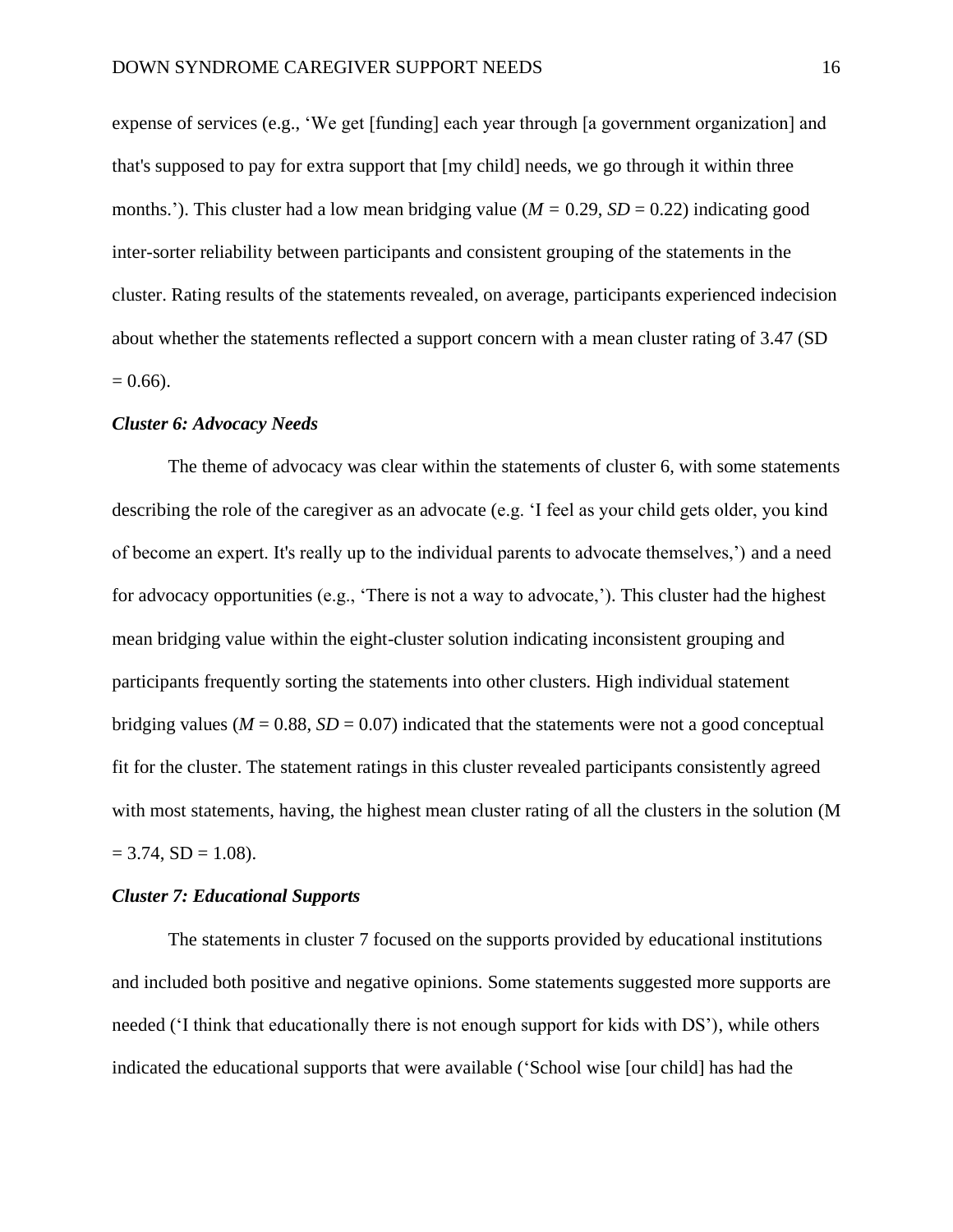support that they've needed, [our child] went from 3 hours of support last year to 6 hours support.'). The high mean bridging value ( $M = 0.08$ ,  $SD = 0.09$ ) for this cluster revealed that the statements were frequently sorted with statements in other clusters. Rating results for cluster 7 revealed that participants had differing opinions about the statements reflecting caregiver support needs. Some statements, on average, were disagreed with, while others averaged strong agreement (*M* = 3.39, *SD =* 0.71).

#### *Cluster 8: Concerns for Community Programming*

The statements in cluster 8 reflected caregivers' concerns for the manner in which community programs are offered to caregivers and included concerns for the lack of services in rural areas, opinions that professionals are not adequately connecting caregivers to services, and concern for the lack of childcare available. The high mean bridging value ( $M = 0.67$ ,  $SD = 0.15$ ) for this cluster indicated that statements were frequently sorted with statements in other clusters. Participants consistently rated statements as undecided with a mean rating value of 3.65 (*SD =*   $0.52$ ).

#### **Conclusions**

The current study investigated caregivers' perspectives on their support needs related to caring for their child with Down syndrome and demonstrated the usefulness of concept mapping as method for involving participants in both the generation of and the analysis of data. With this study, we were able to generate knowledge about support needs and understand the relationships according to a conceptual framework informed by caregivers. Statements generated regarding caregiver support needs overlap with themes identified in previous literature. For example, statements from cluster 1 (online and social support) align with previous research suggesting that caregivers make use of social support both in person and online (Siklos & Kerns 2006; Derguy et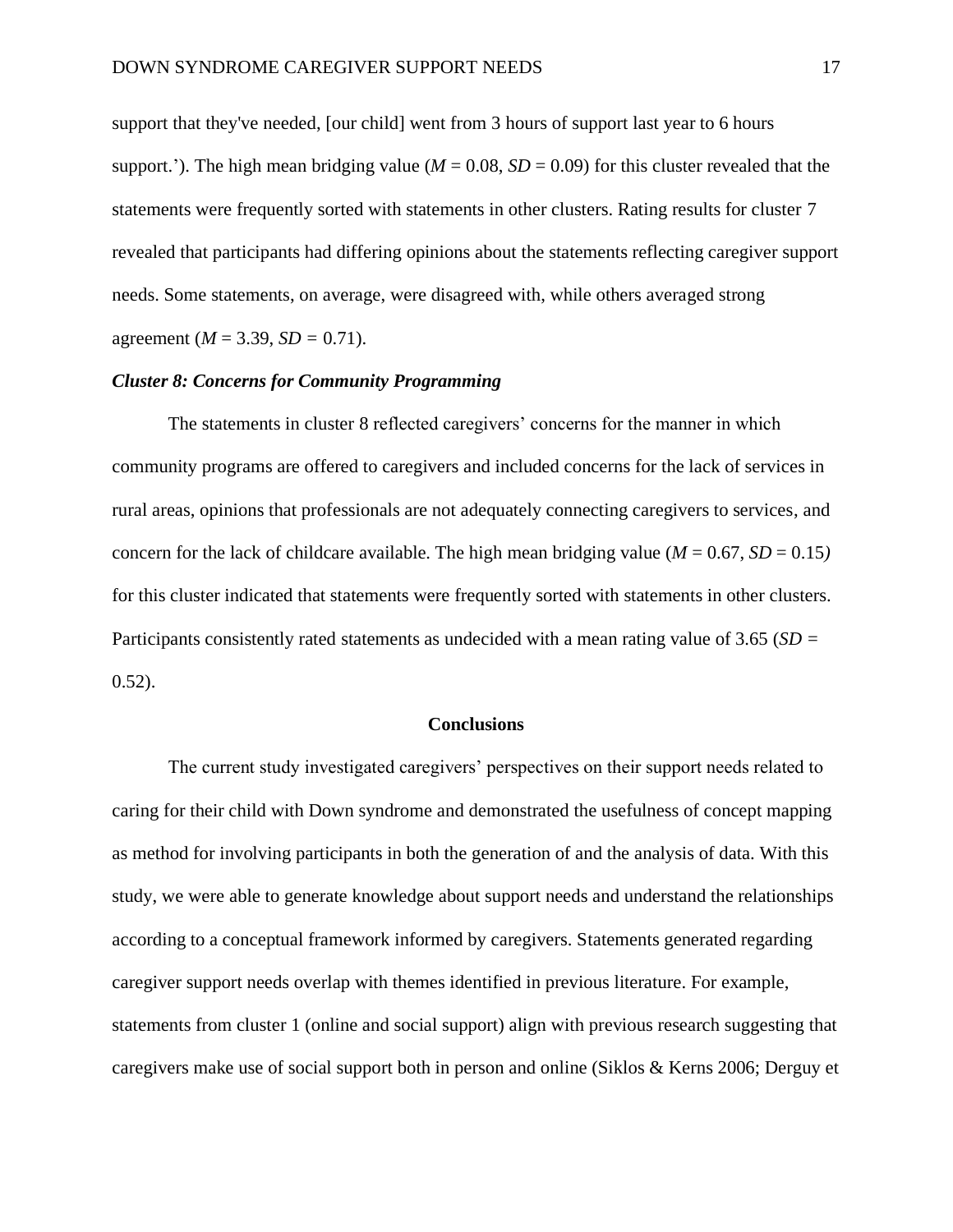al. 2015). Our work also identifies specific needs described in previous literature, such as the need for more intensive therapies, information and consistent programme offerings (e.g. clusters 2 and 3; Siklos & Kerns 2006; Marshall et al. 2015). Concerns about financial support (cluster 5), educational opportunities (cluster 7) and appropriate childcare (cluster 8) have also been identified in the literature (Kapell et al. 1998; Siklos & Kerns 2006; Povee et al. 2012; Marshall et al. 2015). Lastly, caregivers' statements questioned the preparedness of professionals (e.g. medical professionals) to discuss care options with families (Nicolaidis et al. 2015). This, and previous work, suggests that stigma from health care providers is a common concern and there is a need for health care professionals who are sympathetic, well‐informed and good communicators to ensure that individuals with disabilities are not discriminated against or left untreated (Nicolaidis et al. 2015).

The current study also generated novel caregiver support needs. Caregivers expressed the opinion that advocating for their child is left to them and concern was raised regarding the lack of opportunities for caregivers to advocate for their children. Previous research does not cite caregiver concerns related to the lack of Down syndrome associations in smaller, rural cities and the difficulties that caregivers experience in accessing services based on where they reside. The current research highlights the need for organisations to offer support and programming that is affordable and accessible for families outside of urban centres. Sorting results revealed that participants consistently sorted statements in three clusters, clusters 2 (support system gaps), 3 (areas where support is lacking) and 5 (financial support), indicated by low mean bridging values. From participants' rating results, four clusters were most agreed upon as representing needs of caregivers. These included clusters 1 (online and social support), 2 (support system gaps), 6 (advocacy needs) and 8 (concerns for community programming). These clusters may be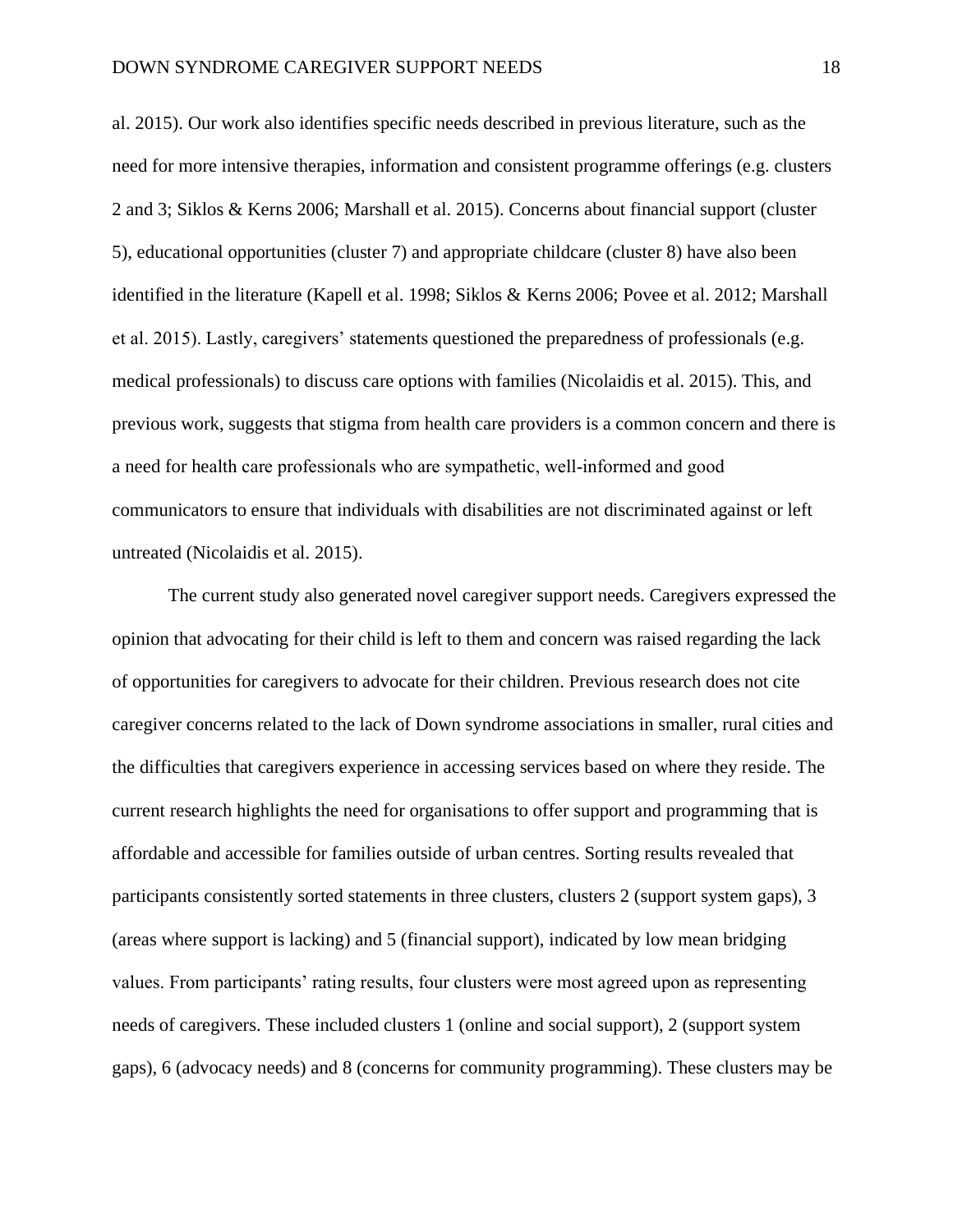key support needs for caregivers on the basis of participants' general agreement during sorting and rating. These include the need for more services in general, programming for varying ages, peer support networks online and in person, advocacy opportunities, funding to access support and the resolution of inconsistencies in programming.

High mean bridging values were revealed for clusters 6, 7 and 8 and suggest that participants may have struggled with the placement of some statements. The statements possibly did not fit the themes of the clusters well or were consistently placed in multiple categories. Within individual clusters, statements reflected differing opinions (as indicated by the range in agreement ratings) on whether they were needs for caregivers. The differences of opinion are likely a result of caregivers' different experiences and personal characteristics such as age, level of education, household income, access to funding and location (Papageorgiou & Kalyva 2010). Support needs may also be influenced by the specific pattern of strengths and challenges children with Down syndrome express (Fidler et al. 2009)

## **Limitations**

Owing to participants' self‐selection and self‐ identification as a caregiver, the results of the current study may not be generalisable to all caregivers of children with Down syndrome. The perspectives of caregivers who do not self-identify as a caregiver were absent from this study. Further, because participants were recruited through community organisations, the study may have missed caregivers who are not participating or marginalised from these services. Because of the sample sizes, we were also unable to make comparisons on the basis of caregiver age or other demographics. Although the concept mapping focus prompt was reviewed by a group of stakeholders prior to conducted the study, the interview process was not piloted and fidelity data were not collected during the interview. Including these quality indicators in future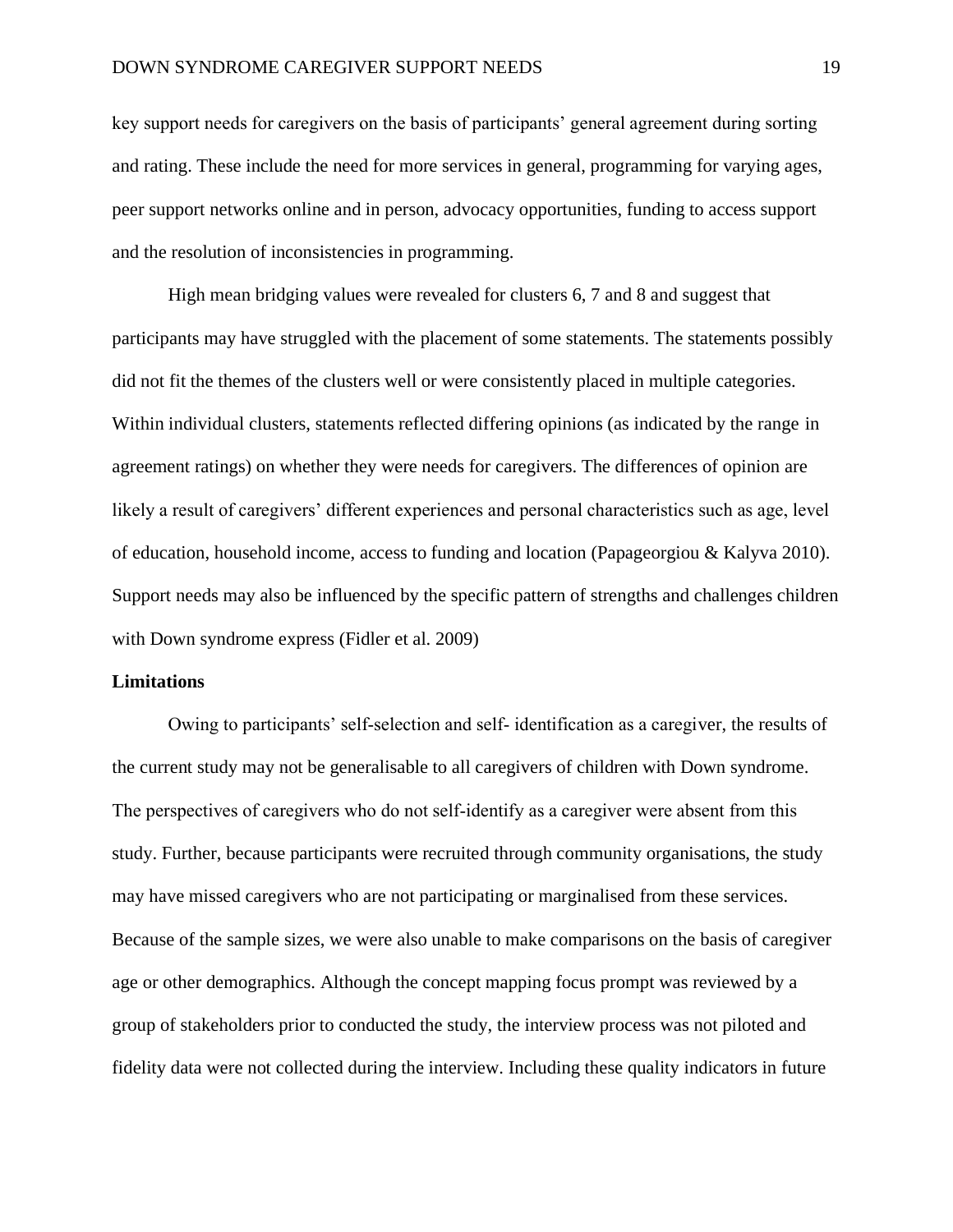research will enhance the believability of the results. Participants' ability to accurately complete the sorting task may have been influenced by the number of statements in the study. Kane and Trochim (2007) recommended the use of 100 statements so as not to overburden participants. Additionally, some of the statements were found to contain more than one idea following the researcher's statement structuring processes, which may have resulted in complex statements that could have hindered participants' sorting and rating processes. Lastly, the researcher's editing of the statements and addition of details to provide context could have confused participants and made the connection to the focus prompt difficult to comprehend. However, the current study also provides evidence that strong bridging values can be obtained even with longer or more complicated statements. Participants also expressed the difficulty they experienced using the web‐based software to complete the tasks; in‐person card sorting with paper cards may be helpful to minimise such issues in the future.

Further, restricting participants' access to the rating task until completion of the sorting task could have aided in the loss of participant data (Kane & Trochim 2007). The sorting task was found to be more time-consuming, labour intensive and demanding of participants' effort and resulted in nine participants failing to complete it or complete it correctly. Subsequently, their results were removed from analyses.

The rating task assessed participants' level of agreement that a statement reflected a need that caregivers of children with Down syndrome experience. Previous concept mapping studies have instead assessed participants' ratings of importance rather than agreement. Importance ratings may be a better indicator of the priority of support needs, as agreement does not necessarily equate to importance. Similarly, because the goal of concept mapping is to organise participants' ideas into a conceptual framework, some information is lost in achieving this goal.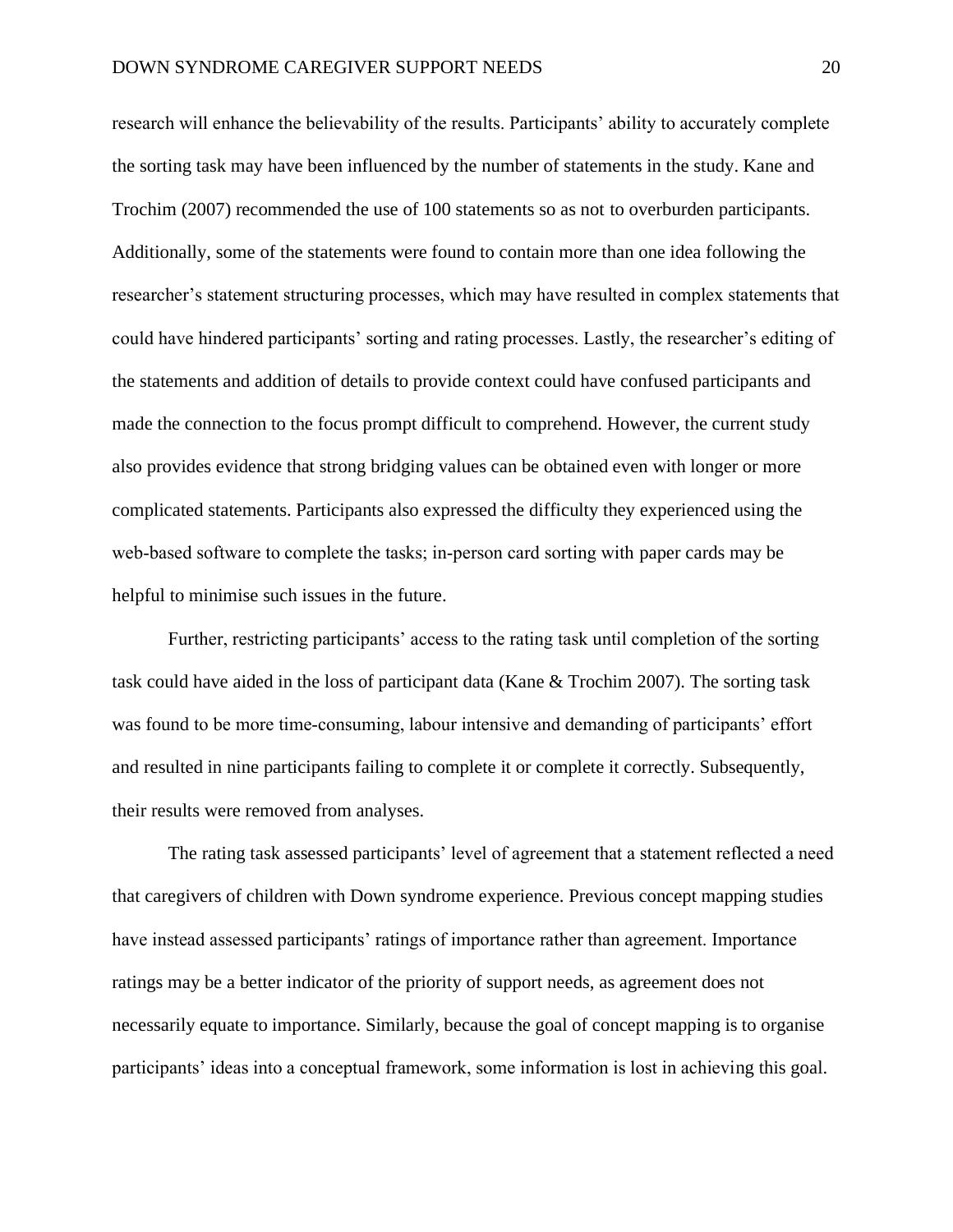The removal of redundant statements prior to sorting and rating means that the frequency of similar statements cannot be used as an indicator of importance or consensus.

#### **Future Directions**

Future research should continue to represent the voices of caregivers and other stakeholders through participatory research approaches. Future research should consider recruitment strategies that generate a diverse sample to explore the differences in support needs on the basis of caregiver and child characteristics. Research addressing such distinctions may produce different caregiver priorities and provide a more holistic representation of support needs. Within our study, more mothers participated than fathers, which is common within the research on caregivers of persons with disabilities (Hodapp 2007). Research should consider recruitment strategies to increase the participation of fathers as well as investigating the perspectives of siblings and extended family members. This approach could consider for the interactions among family members and to approach support needs from a system's perspective (Canary 2008). Future research should also consider importance ratings over agreement to more clearly gather data related to caregiver's opinions of the priority of support needs, as agreement does not necessarily equate to importance.

#### **Implications for Practice**

The current study adds to literature in the field of Down syndrome and caregiver support needs by obtaining first-hand perspectives from caregivers of children with Down syndrome and by making use of a participatory research approach. Participatory research allows stakeholders a tool to offer insight into the development of effective policies and services. The results of the current study will support future programme planning that effectively meets the needs of caregivers. The study highlighted novel caregiver support needs not yet reported in the literature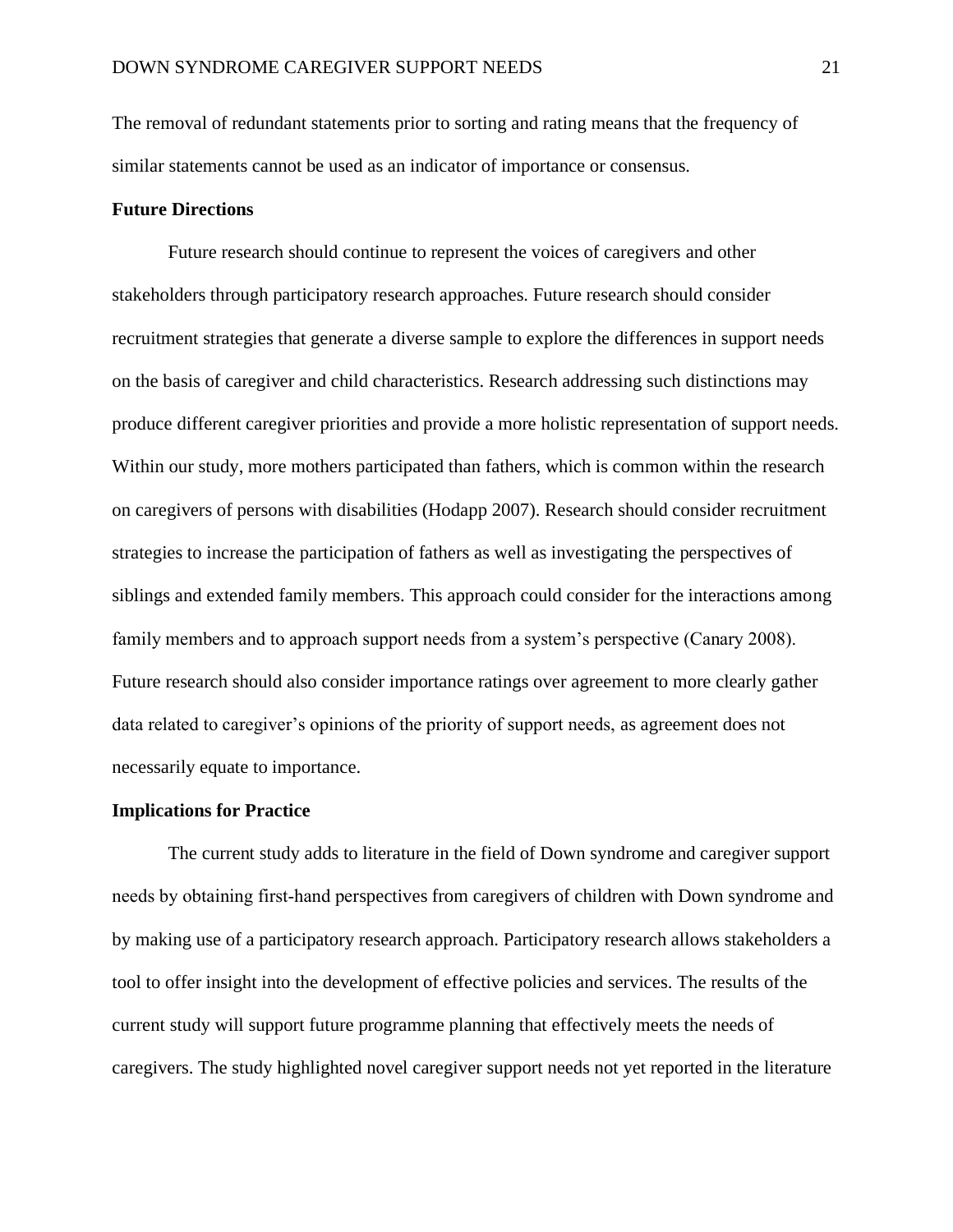related to caregivers' advocacy needs and the lack of opportunities for caregivers to advocate for their children. Additionally, the study identified the need for more affordable supports to be offered in smaller, rural cities to adequately assist caregivers in accessing services. The key areas of support to address included increasing service offerings, more consistent programming for varying ages of children, the creation of peer support networks (online and in person) and an increase in information on funding opportunities

#### References

- Bailey D. B., Jr., Golden R. N., Roberts J. & Ford A. (2007) Maternal depression and developmental disability: research critique. Mental Retardation and Developmental Disabilities Research Reviews 13, 321–9.
- Brehaut J. C., Kohen D. E., Garner R. E., Miller A. R., Lach L. M., Klassen A. F. et al. (2009) Health among caregivers of children with health problems: findings from a Canadian population‐based study. American Journal of Public Health 99, 1254–62.
- Brown J., Kapasi A., Nowicki E., Cleversey K. & Salahadin A. (2017) Caregivers of youth with a fetal alcohol spectrum disorder: hopes for them as adults. Advances in Neurodevelopmental Disorders 1, 230–9.
- Canary H. E. (2008) Creating supportive connections: a decade of research on support for families of children with disabilities. Health Communication 23, 413–26.
- Cleversey K., Brown J. & Kapasi A. (2018) Educational services for youth with fetal alcohol spectrum disorder: caregivers' perspectives. International Journal of Mental Health and Addiction 16, 1156–73.
- Concept Systems Inc. (2019) SC Global MAX. Available at:

<https://www.conceptsystems.com/gw/software>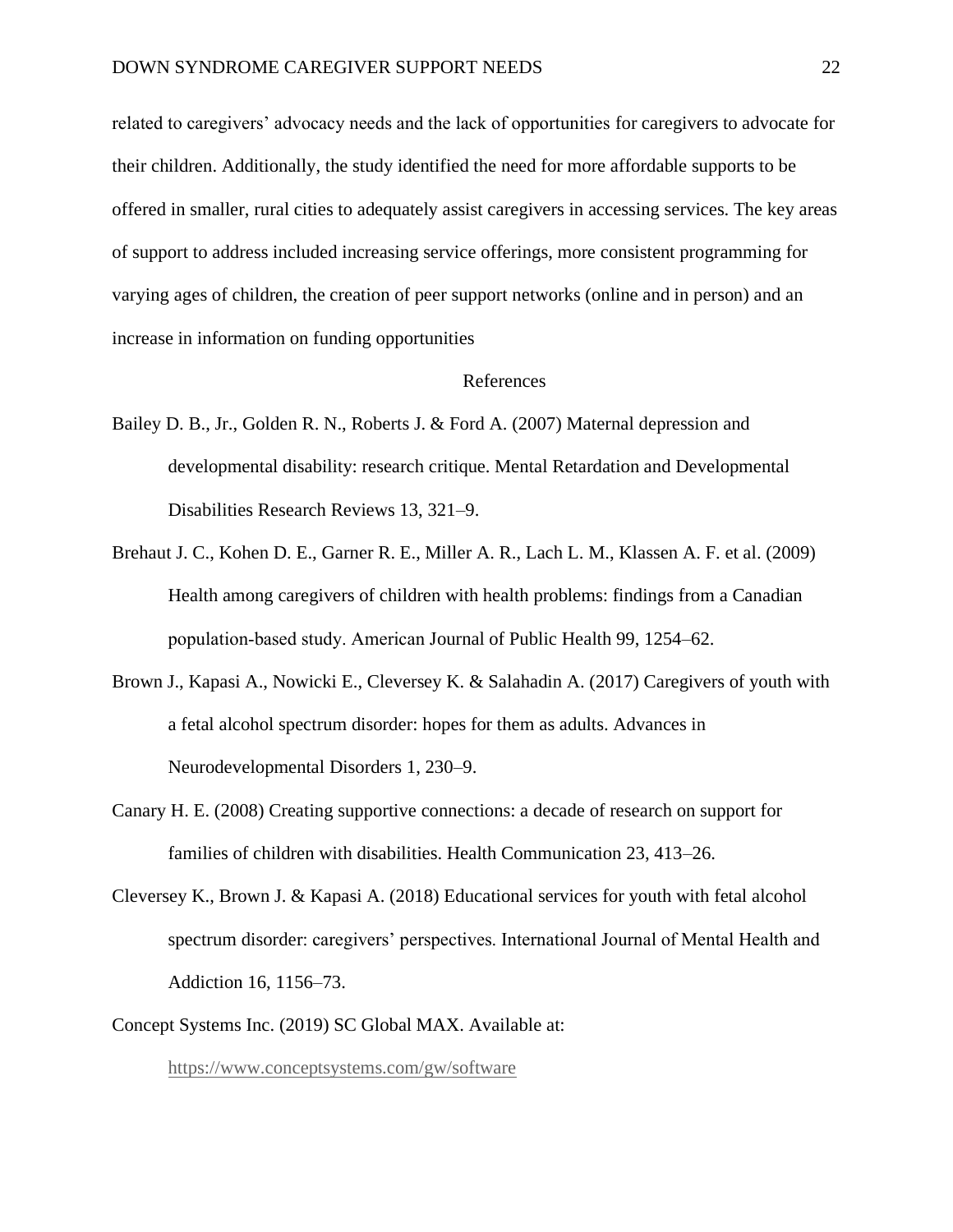- Derguy C., Michel G., M'bailara K., Roux S. & Bouvard M. (2015) Assessing needs in parents of children with autism spectrum disorder: a crucial preliminary step to target relevant issues for support programs. Journal of Intellectual and Developmental Disability 40, 156–66.
- Dykens E. M., Hodapp R. M. & Evans D. W. (1994) Profiles and development of adaptive behavior in children with Down syndrome. American Journal on Mental Retardation 98, 580–7. Available at: https://www‐lib‐uwo‐ ca.proxy1.lib.uwo.ca/cgi‐ bin/ezpauthn.cgi?url=http:// search.proquest.com.proxy1.lib.uwo.ca/docview/ 618483314?accountid=15115
- Fidler D. J., Most D. E. & Philofsky A. D. (2009) The Down syndrome behavioural phenotype: taking a developmental approach. Down's Syndrome, Research and Practice 12, 188– 95. Available at: https://www‐lib‐uwo‐ca.proxy1.lib.uwo. ca/cgi‐ bin/ezpauthn.cgi?url=http://search.proquest.com. proxy1.lib.uwo.ca/docview/893273983?accountid=15115
- Hodapp R. M. (2007) Families of persons with down syndrome: new perspectives, findings, and research and service needs. Mental Retardation and Developmental Disabilities Research Reviews 13, 279–87.
- Jackson K. M. & Trochim W. M. K. (2002) Concept mapping as an alternative approach for the analysis of open‐ended survey responses. Organizational Research Methods 5, 307–36.
- Kane M. & Trochim W. M. K. (2007) Concept mapping for planning and evaluation. Sage Publications LTD, London, UK.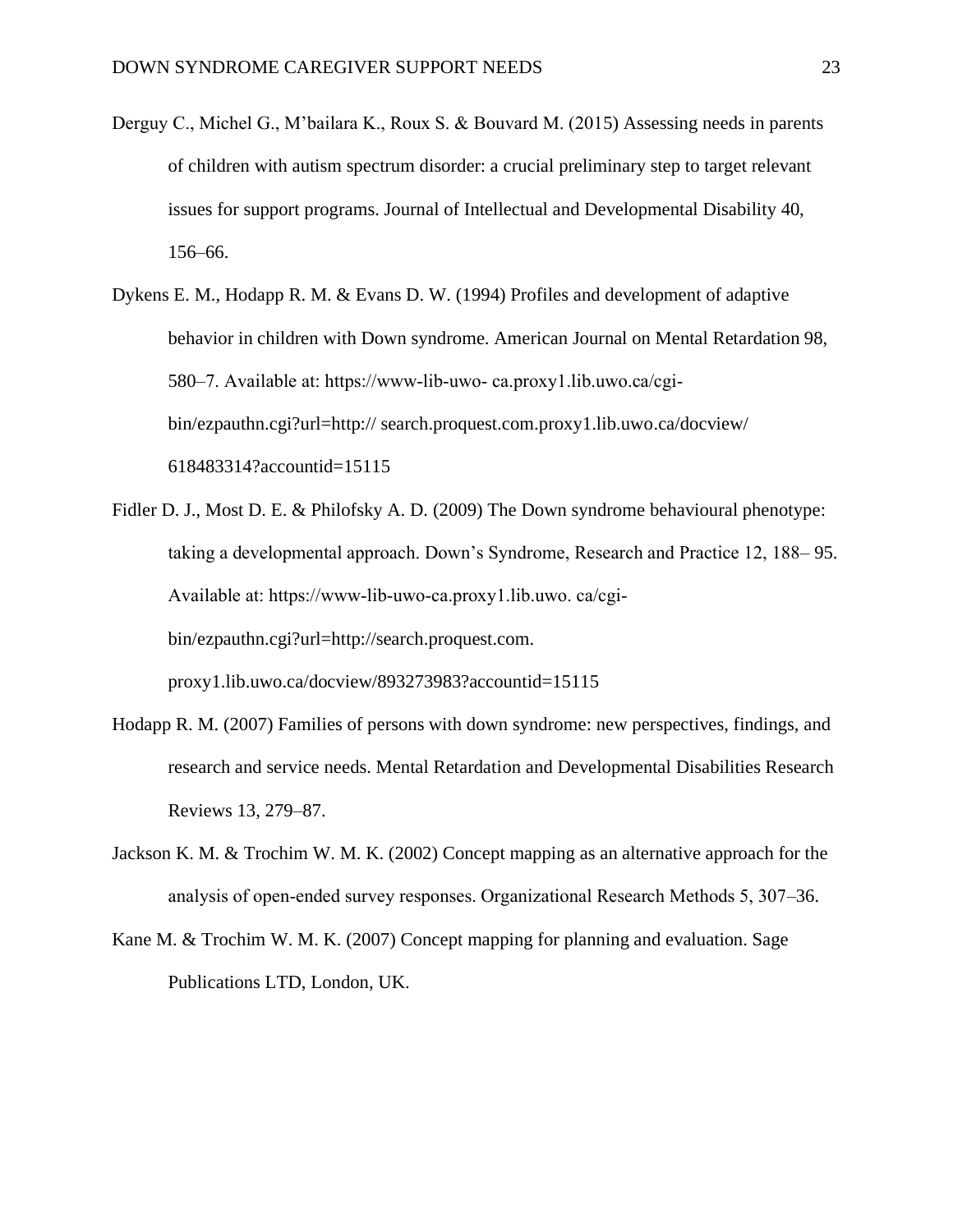- Kapell D., Nightingale B., Rodriguez A., Lee J. H., Zigman W. B. & Schupf N. (1998) Prevalence of chronic medical conditions in adults with mental retardation: comparison with the general population. Mental Retardation 36, 269–79.
- Marshall J., Tanner J. P., Kozyr Y. A.& Kirby R. S. (2015) Services and supports for young children with Down syndrome: parent and provider perspectives. Child: Care, Health and Development 41, 365–73.
- Murphy N. A., Christian B., Caplin D. A. & Young P. C. (2007) The health of caregivers for children with disabilities: caregiver perspectives. Child: Care, Health and Development 33, 180–7.
- Nes R. B., Røysamb E., Hauge L. J., Kornstad T., Landolt M. A., Irgens L. M. et al. (2014) Adaptation to the birth of a child with a congenital anomaly: a prospective longitudinal study of maternal well‐being and psychological distress. Developmental Psychology 50, 1827–39.
- Nicolaidis C., Raymaker D. M., Ashkenazy E., McDonald K. E., Dern S., Baggs A. E. V. et al. (2015) Respect the way I need to communicate with you: healthcare experiences of adults on the autism spectrum. Autism 19, 824–31.
- Nowicki E. A., Brown J. & Stepien M. (2014a) Children's thoughts on the social exclusion of peers with intellectual or learning disabilities. Journal of Intellectual Disability Research 58, 346–57.
- Nowicki E. A., Brown J. & Stepien M. (2014b) Children's structured conceptualizations of their beliefs on the causes of learning difficulties. Journal of Mixed Methods Research 8, 69– 82.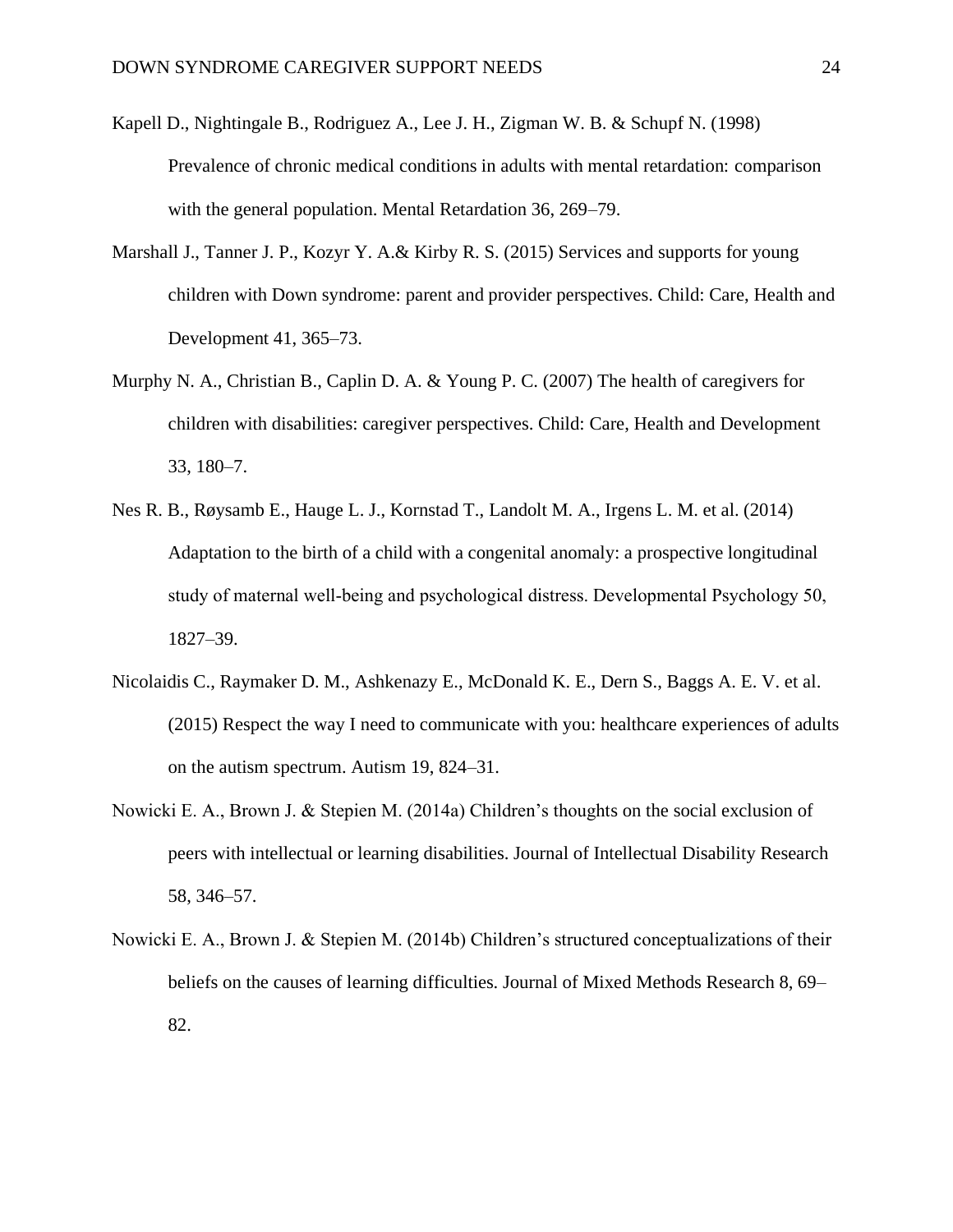- Nowicki E. A., Brown J. D. & Dare L. (2018) Educators' evaluations of children's ideas on the social exclusion of classmates with intellectual and learning disabilities. Journal of Applied Research in Intellectual Disabilities 31, e154–63.
- Papageorgiou V. & Kalyva E. (2010) Self-reported needs and expectations of parents of children with autism spectrum disorders who participate in support groups. Research in Autism Spectrum Disorders 4, 653–60. Pelchat D., Ricard N., Bouchard J., Perreault M., Saucier J., Berthiaume M. et al. (1999) Adaptation of parents in relation to their 6‐month‐old infant's type of disability. Child: Care, Health and Development 25, 377–97.
- Povee K., Roberts L., Bourke J. & Leonard H. (2012) Family functioning in families with a child with down syndrome: a mixed methods approach. Journal of Intellectual Disability Research 56, 961–73.
- Resch J. A., Mireles G., Benz M. R., Grenwelge C., Peterson R. & Zhang D. (2010) Giving parents a voice: a qualitative study of the challenges experienced by parents of children with disabilities. Rehabilitation Psychology 55, 139–50.
- Sanders J. L. & Morgan S. B. (1997) Family stress and adjustment as perceived by parents of children with autism or down syndrome: implications for intervention. Child and Family Behavior Therapy 19, 15–32.
- Siklos S. & Kerns K. A. (2006) Assessing need for social support in parents of children with autism and down syndrome. Journal of Autism and Developmental Disorders 36, 921–3.
- Silver E. J., Westbrook L. E. & Stein R. E. K. (1998) Relationship of parental psychological distress to consequences of chronic health conditions in children. Journal of Pediatric Psychology  $23, 5-15$ .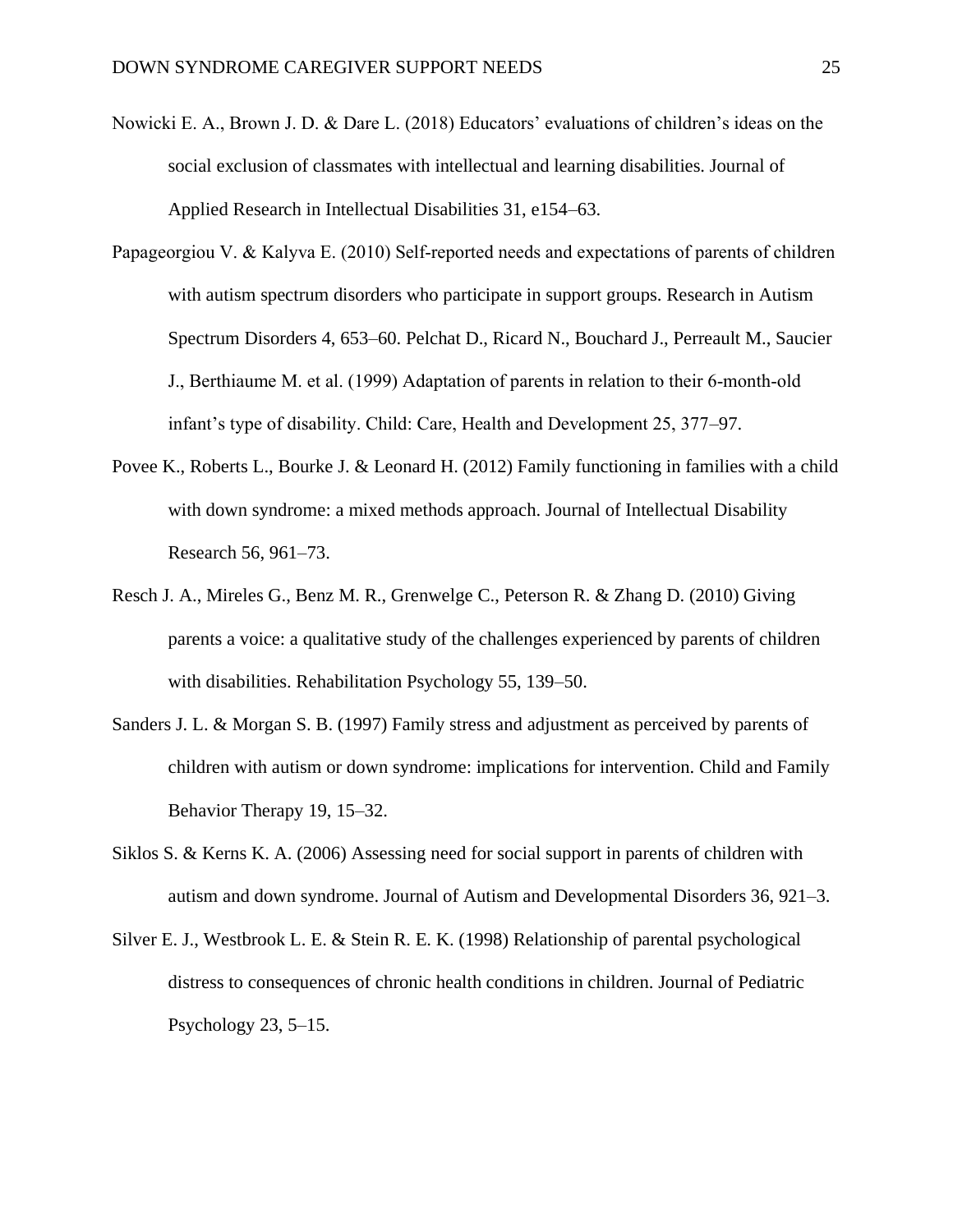- Singer G. H. S. (2006) Meta‐analysis of comparative studies of depression in mothers of children with and without developmental disabilities. American Journal on Mental Retardation 111, 155–69.
- Trochim W. M. (1989) An introduction to concept mapping for planning and evaluation. Evaluation and Program Planning 12, 1–16.
- Turnbull A. P., Friesen B. J. & Ramirez C. (1998) Participatory action research as a model for conducting family research. Research and Practice for Persons with Severe Disabilities 23, 178–88.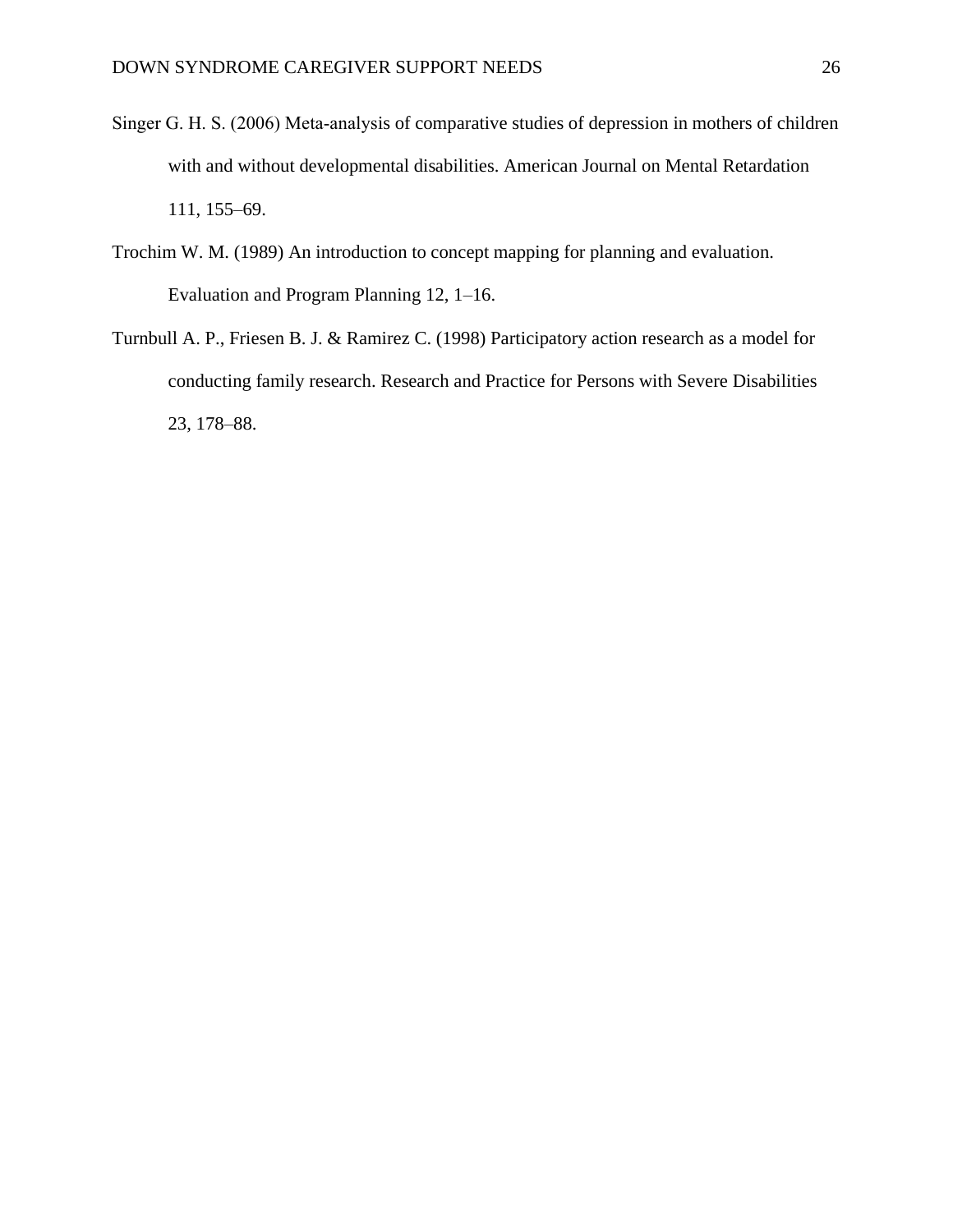| ravie 1. Demographics of study Farncipanis    | n              | M     | <b>SD</b> |
|-----------------------------------------------|----------------|-------|-----------|
| Location                                      | $(N = 24)$     |       |           |
| Rural                                         | $\overline{4}$ |       |           |
| Urban                                         | 20             |       |           |
|                                               |                |       |           |
| Relation                                      |                |       |           |
| Mother                                        | 20             |       |           |
| Father                                        | $\overline{4}$ |       |           |
| Caregiver Age                                 |                | 45.14 | 6.99      |
| Caregiver Highest Level of Education Achieved |                |       |           |
| High School Diploma                           | $\overline{4}$ |       |           |
| College Diploma                               | 9              |       |           |
| <b>Bachelor's Degree</b>                      | 10             |       |           |
| <b>Master's Degree</b>                        | $\mathbf{1}$   |       |           |
| Range of Household Income                     |                |       |           |
| 25 000-49 999                                 | $\mathbf{1}$   |       |           |
| 50 000-99 999                                 | 11             |       |           |
| 100 000-124 999                               | 5              |       |           |
| 125 000-149 999                               | $\overline{0}$ |       |           |
| 150 000+                                      | 7              |       |           |
| Age of Child with Down syndrome               |                | 9.13  | 6.52      |
| 0-4 years                                     | 9              |       |           |
| 5-9 years                                     | 5              |       |           |
| $10-14$ years                                 | 7              |       |           |
| 15-19 years                                   | 3              |       |           |

# *Table 1. Demographics of Study Participants*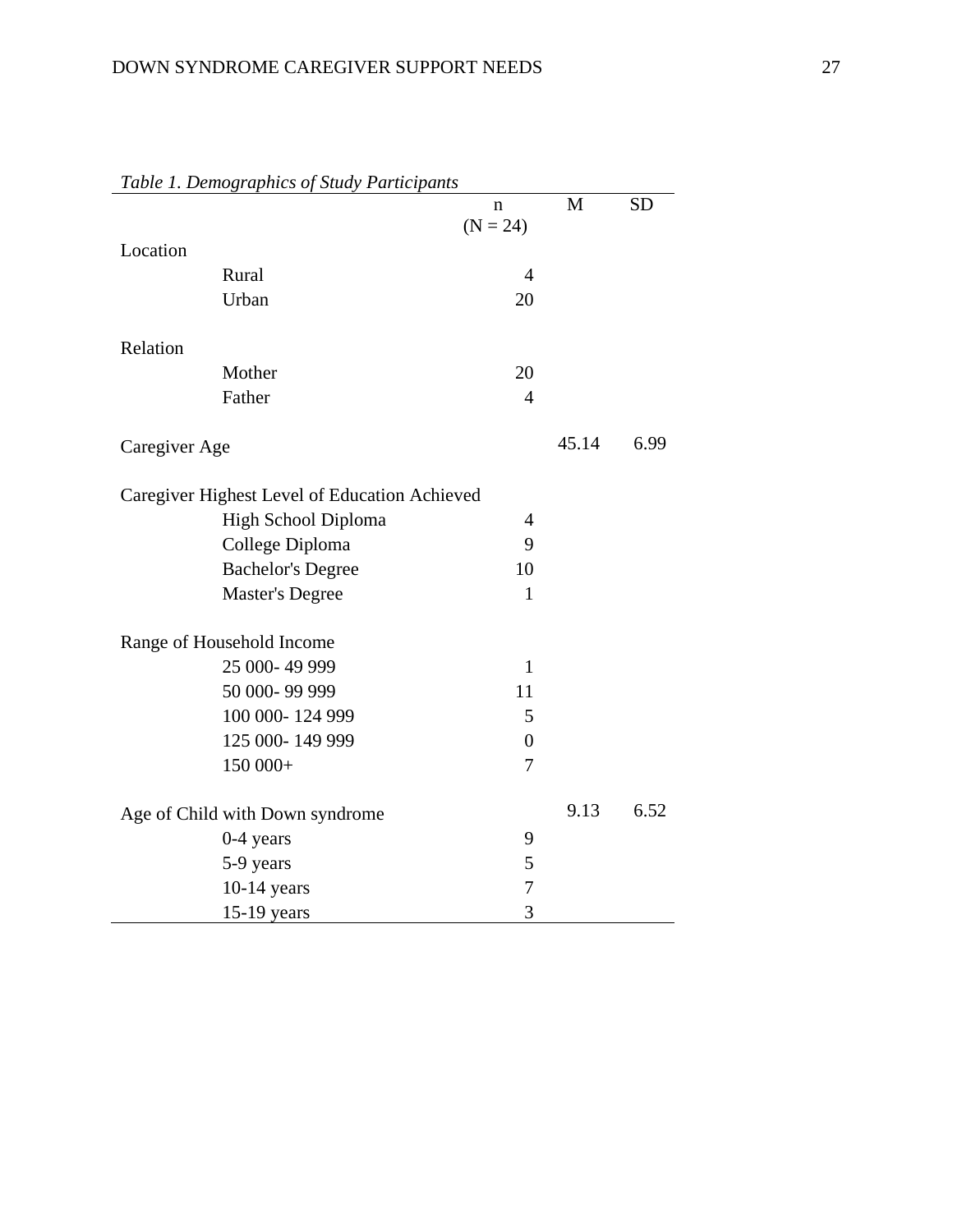|              |                                                                                | <b>Bridging</b> | Mean      |
|--------------|--------------------------------------------------------------------------------|-----------------|-----------|
|              | <b>Cluster and Statement</b>                                                   | Value           | Agreement |
|              | <b>Cluster 1. Online Social Support</b>                                        | 0.39            | 3.64      |
|              | 102 If there was a formalized network where you could reach out or             | 0.38            | 4.39      |
|              | someone reaches out to you, with someone whose kinda been there                |                 |           |
|              | done that.                                                                     |                 |           |
| 107          | So, having an online support service I think would be something that           | 0.38            | 4.30      |
|              | would be helpful because then you could come to it where you are               |                 |           |
| 3            | I feel like some of the challenges we experience [as parents of                | 0.53            | 4.25      |
|              | children with DS compared to typically developing children] might              |                 |           |
|              | be sort of a step beyond and if there was more targeted DS parent              |                 |           |
|              | talking to DS parent.                                                          |                 |           |
|              | 35 I would definitely be looking for people to be sounding boards and          | 0.40            | 4.21      |
|              | to chat with.                                                                  |                 |           |
|              | 99 It takes time to build those community groups and get people aware          | 0.35            | 4.09      |
|              | and on board with including [my child] in their programs.                      |                 |           |
|              | 23 There's a Facebook group that's quite helpful, people post questions        | 0.21            | 3.92      |
|              | and then you can see all the answers.                                          |                 |           |
|              | 48 It's nice to get people who have been through it to provide their           | 0.40            | 3.92      |
|              | information but if you're going to these [online support groups]               |                 |           |
|              | always as the person whose been through it providing information,              |                 |           |
|              | then you don't ever really get ahead of it.                                    |                 |           |
| $\mathbf{1}$ | There is lots of online support, so I was able to join a bunch of              | 0.43            | 3.79      |
|              | online forums through Facebook and was able to connect with [ two              |                 |           |
|              | nearby Down Syndrome Associations].                                            |                 |           |
| 108          | The most important thing I found was being part of the [support]               | 0.28            | 3.78      |
|              | group.                                                                         |                 |           |
| 11           | We tend to use the playgroup as our main source of support where               | 0.32            | 3.67      |
|              | we can get together with other parents we can kinda hash out stories           |                 |           |
|              | and a lot of the kids are the same age and so going through                    |                 |           |
|              | experiences and sort of what works for you and what doesn't. That              |                 |           |
|              | sort of thing has been really helpful.                                         |                 |           |
|              | 10 In terms of getting us together, I think it is much harder to build a       | 0.35            | 3.63      |
|              | live community group to gather children together.                              |                 |           |
| 83           | Family and friends have of course been great. Like we are pretty               | 0.31            | 3.52      |
|              | connected that way. Our friends and family have all been fantastic,            |                 |           |
|              | so that way there is lots of emotional and social support.                     |                 |           |
|              | 46 I know [the local DS Association] does things for people with older         | 0.32            | 3.50      |
|              | children as well, I've read a lot of stuff about teenagers or young<br>adults. |                 |           |
| 84           | [The local DS Association] have a resource prenatally, to get                  | 0.35            | 3.43      |
|              | connected with someone to tell you about their child and their life,           |                 |           |
|              | living with someone who has DS.                                                |                 |           |
|              | 67 From our perspective, being relatively educated in the area and             | 0.55            | 3.39      |
|              | knowing how to ask questions we think we are pretty well                       |                 |           |
|              | supported.                                                                     |                 |           |
| 93           | To be honest with you, I found the majority of my support through              | 0.21            | 3.22      |
|              | social media. Things like Instagram. I found so many parents                   |                 |           |
|              | posting what they do on a daily basis, medications you know,                   |                 |           |

# *Table 2: Cluster Statements with Bridging and Rating Values*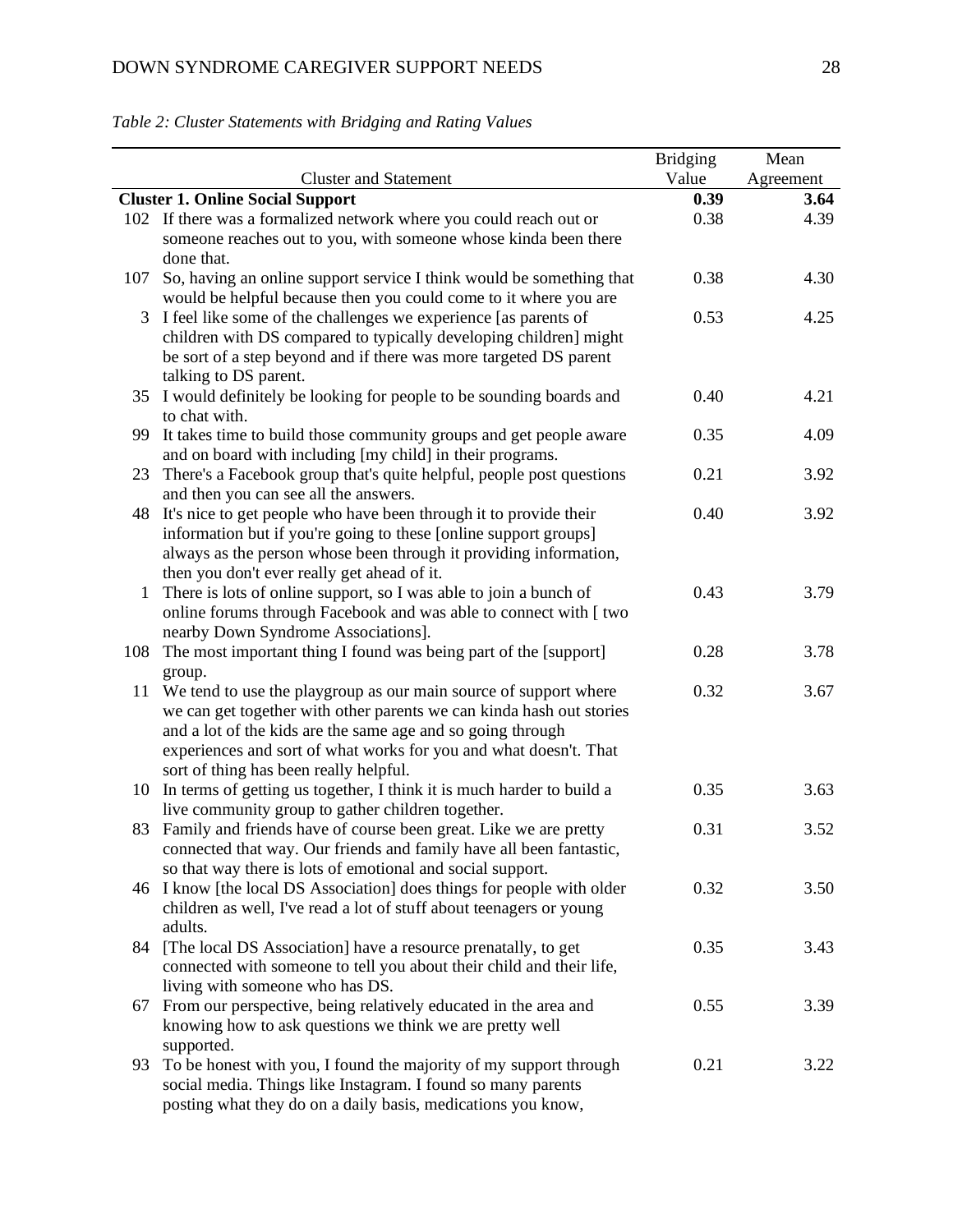alternative therapies, advice on everything and anything. I got so much invaluable information.

|     | 110 Personally, we don't have any family who live near us or really if                                                              | 0.43 | 3.09 |
|-----|-------------------------------------------------------------------------------------------------------------------------------------|------|------|
|     | they did would be in a position to be helpful where [our child] is                                                                  |      |      |
|     | concerned [for babysitting].                                                                                                        |      |      |
| 19  | [One of my children is gifted and the other is high functioning with                                                                | 0.55 | 3.08 |
|     | DS]. In both worlds I don't really fit into the conversation. It's more                                                             |      |      |
|     | difficult to talk about the problems you are having because they                                                                    |      |      |
|     | seem more insignificant to people who are having more basic issues.                                                                 |      |      |
| 9   | We don't necessarily see [our child's DS diagnosis] as something<br>that we specifically need help with.                            | 0.59 | 2.04 |
|     |                                                                                                                                     |      |      |
|     | <b>Cluster 2. Support System Gaps</b>                                                                                               | 0.15 | 3.65 |
| 77  | There are gaps [for service and supports] for sure.                                                                                 | 0.06 | 4.57 |
| 5   | It depends where you are geographically what services and supports                                                                  | 0.11 | 4.54 |
|     | you can access easily.                                                                                                              |      |      |
|     | 39 I don't think that everybody is getting a similar service.                                                                       | 0.08 | 4.46 |
| 21  | There are not enough services out there.                                                                                            | 0.10 | 4.29 |
| 82  | It just seems like an uneven notification of services.                                                                              | 0.05 | 4.23 |
| 81  | [Therapy] varies so much and the hands-on therapy that they                                                                         | 0.15 | 4.22 |
|     | provide is so limited.                                                                                                              |      |      |
|     | 64 Like a lot of things with the medical system and support, it takes a                                                             | 0.15 | 4.13 |
|     | long time.                                                                                                                          |      |      |
| 104 | When you get the services, it's great, but it is so hard to get to the                                                              | 0.05 | 4.13 |
|     | services and that's the issue right now.                                                                                            |      |      |
| 61  | In the more rural communities, you have to go looking for<br>[supports] a little more. It is not as easy to access I would say as I | 0.27 | 4.04 |
|     | would assume it is like in the cities.                                                                                              |      |      |
|     | 78 I feel like [the government agencies] are very hesitant in terms of                                                              | 0.19 | 4.04 |
|     | offering services and they're very selective in terms of who they                                                                   |      |      |
|     | offer the services to.                                                                                                              |      |      |
| 113 | Trying to get speech therapy is a struggle; [our child] gets it a couple                                                            | 0.21 | 3.87 |
|     | times a year for a few weeks.                                                                                                       |      |      |
| 85  | I think that we have such a wide spectrum of needs that it probably                                                                 | 0.13 | 3.70 |
|     | is difficult to provide support that's going to work for everyone.                                                                  |      |      |
| 37  | We have only one sort of Children's Centre where kids are assessed                                                                  | 0.16 | 3.67 |
|     | as early interventions services and from that we get very little                                                                    |      |      |
|     | support from them with regards to PT, OT and speech therapy.                                                                        |      |      |
| 45  | I find that the government run agencies are not extremely helpful.                                                                  | 0.11 | 3.58 |
|     | 44 I think that our kids aren't served good, they're served                                                                         | 0.12 | 3.48 |
|     | systematically. And not personally.                                                                                                 |      |      |
|     | 111 It's really a hap-hazard slapped together support system.                                                                       | 0.05 | 3.48 |
|     | 25 We receive supports for specific delayed areas like OT, PT and                                                                   | 0.30 | 3.42 |
|     | speech and language that's hosted through [the local] children's                                                                    |      |      |
| 49  | centre.<br>There [are] a lot of hidden programs.                                                                                    | 0.18 | 3.38 |
|     | 30 For [our] whole region there's currently only one housing navigator                                                              | 0.17 | 3.25 |
|     | offered through the system.                                                                                                         |      |      |
| 47  | I think the services that come to us tend to be services originally                                                                 | 0.13 | 3.25 |
|     | geared for Autism because that's where the funding is.                                                                              |      |      |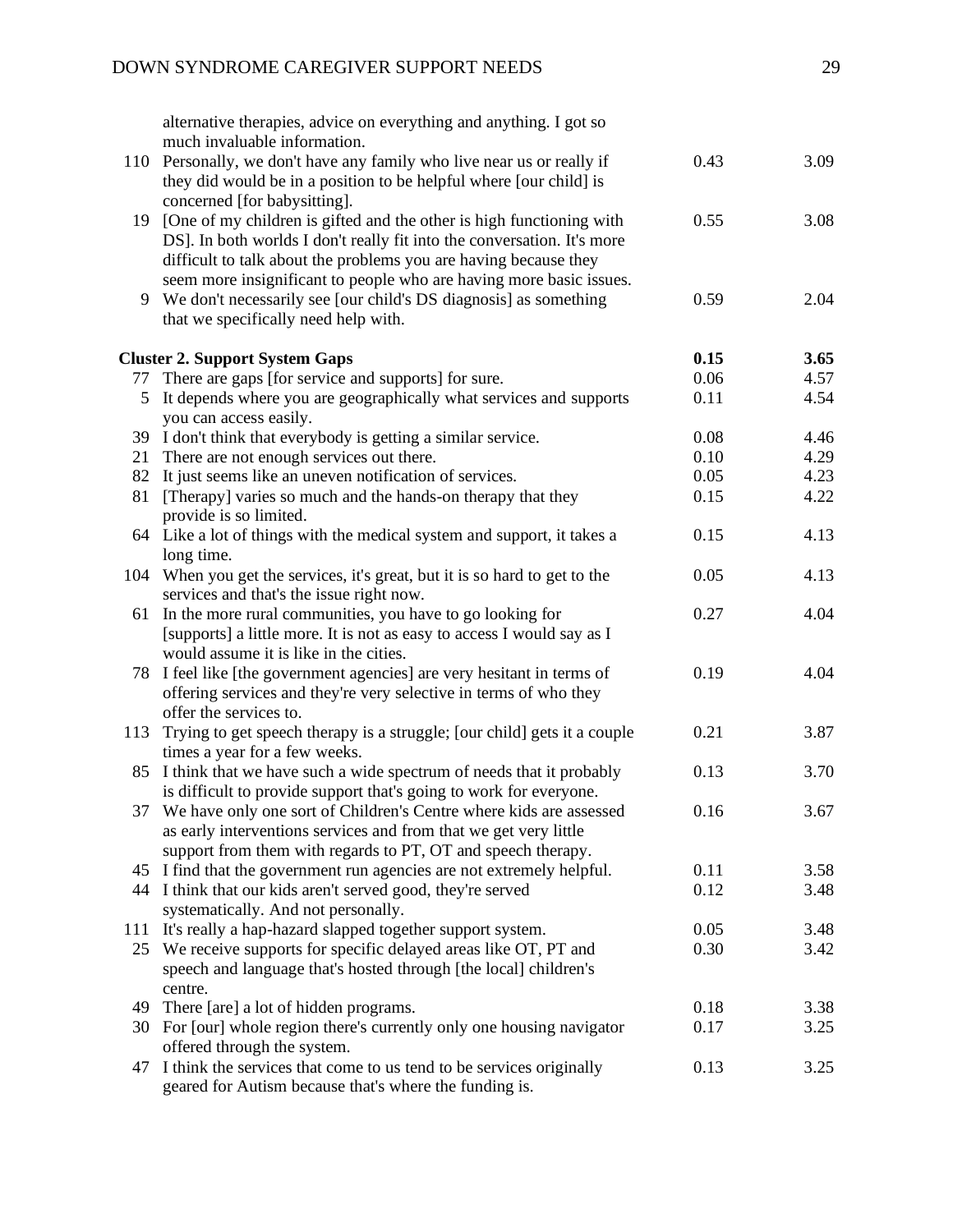|     | 86 We had [our child] on the list for PT, OT and social worker, [our<br>child] had her own individual worker.                                                                                                 | 0.26 | 3.22 |
|-----|---------------------------------------------------------------------------------------------------------------------------------------------------------------------------------------------------------------|------|------|
| 58  | [The local government agency] has community outreach people to<br>come to your home and talk to you and they do a lot of assessing. I                                                                         | 0.20 | 3.17 |
|     | don't feel like that amounts to a whole lot more than time spent.                                                                                                                                             |      |      |
| 18  | [The services and support] tend to be serviced at the lower<br>functioning level.                                                                                                                             | 0.09 | 2.92 |
| 97  | Right now [the support groups] are all for the older ages, there's<br>none sort of that interest us directed toward [our child's] age group                                                                   | 0.12 | 2.61 |
|     | right now.<br>94 We don't feel that there is a gap [in services].                                                                                                                                             | 0.23 | 1.57 |
|     | <b>Cluster 3. Areas Where Support is Lacking</b>                                                                                                                                                              | 0.24 | 3.42 |
|     | 20 I think it's dependent on parenting experience knowing when to ask<br>for more because it's not necessarily offered.                                                                                       | 0.34 | 4.54 |
| 50  | There is a waiting list in the schools for speech and language, there's<br>waiting list for PT, there's waiting list for OT.                                                                                  | 0.29 | 4.30 |
| 105 | What I noticed is that it seems like the support is a bit inconsistent.                                                                                                                                       | 0.14 | 4.26 |
|     | 73 I would have liked to have some more support out the gate.                                                                                                                                                 | 0.19 | 3.87 |
|     | 52 I feel as though children with DS are neglected in the sense that they<br>do not get the services that they need, that they require to grow and                                                            | 0.18 | 3.75 |
| 15  | develop.<br>Sometimes there's that feeling where you wish that there were more<br>programs that were just for kids with disabilities so that it wouldn't<br>matter [that they were different].                | 0.30 | 3.71 |
|     | 103 If you're at the right place, at the right time, and you get the right<br>information in time, then maybe you'll be okay, if you don't, well<br>that's too bad.                                           | 0.18 | 3.65 |
|     | 6 When we went to meet with the Social Worker we were actually<br>better prepared than they were, because my wife and I had done the<br>research and reached out and talked to people.                        | 0.33 | 3.50 |
|     | 26 I find that most of the supports you get disappear as soon as<br>[children] start school.                                                                                                                  | 0.21 | 3.25 |
|     | 12 Anything outside of [DS groups] like the hospitals and Social<br>workers we didn't get very much [support].                                                                                                | 0.23 | 3.22 |
|     | Support for toilet training, I could really use another support group<br>around that particular topic.                                                                                                        | 0.19 | 2.79 |
| 65  | I have accessed lots of psychologist support and things like that,<br>social workers.                                                                                                                         | 0.20 | 2.09 |
|     | 43 We were lucky enough to go to a daycare centre that had a special<br>needs program with a resource teacher. It just so happened that at<br>that daycare we were at, all the special needs children had DS. | 0.42 | 1.63 |
|     | <b>Cluster 4. DS Community Support</b>                                                                                                                                                                        | 0.34 | 3.34 |
|     | 22 I find you build your supports.                                                                                                                                                                            | 0.40 | 4.21 |
| 32  | Medically, I found I've been supported.                                                                                                                                                                       | 0.35 | 3.87 |
|     | 75 I find there's more support early on.                                                                                                                                                                      | 0.23 | 3.70 |
|     | 34 We have the DS Association which is supportive and offers a lot of<br>events and information, and networking things.                                                                                       | 0.42 | 3.67 |
| 38  | You have to go to different organizations that aren't just Down<br>Syndrome.                                                                                                                                  | 0.36 | 3.63 |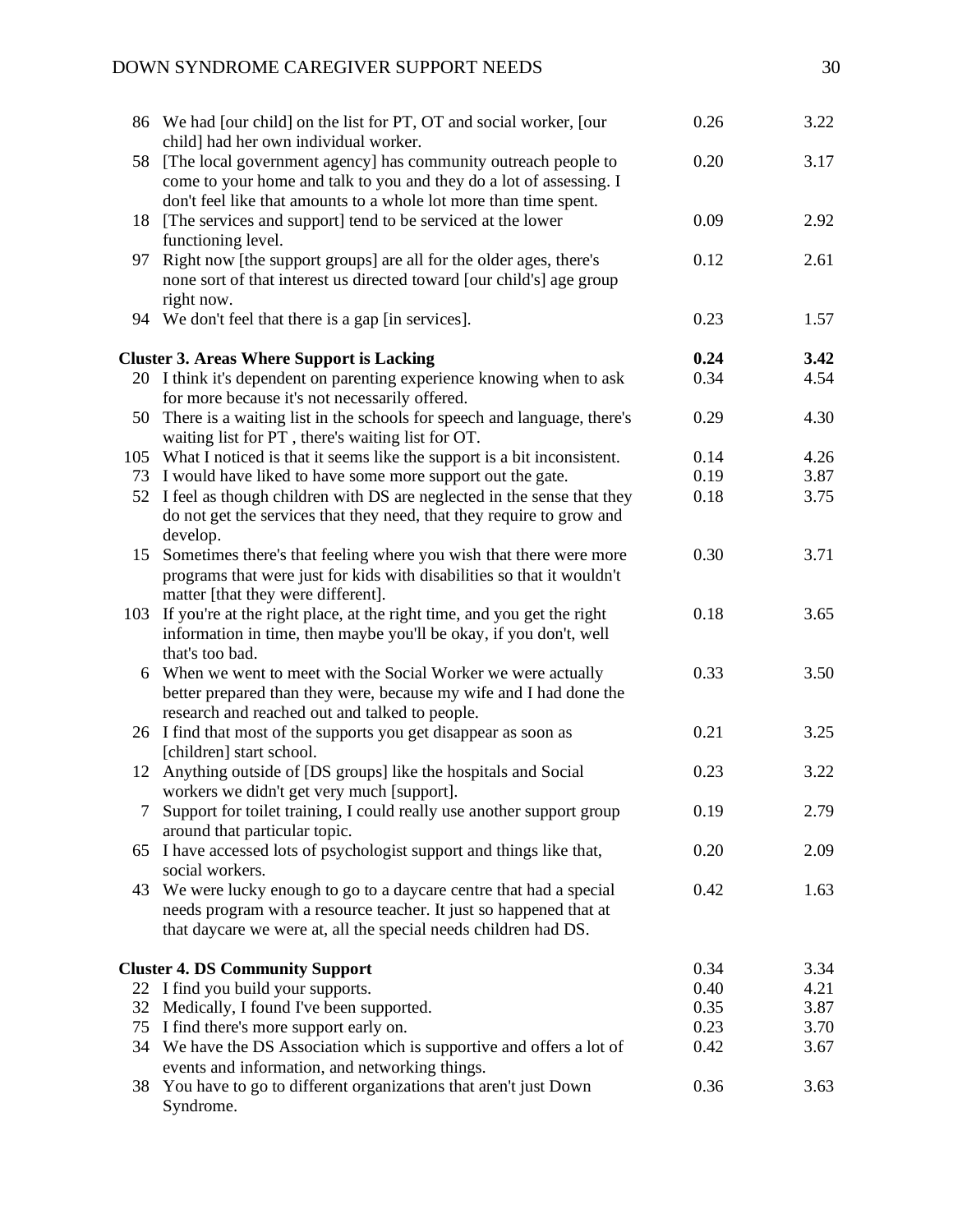# DOWN SYNDROME CAREGIVER SUPPORT NEEDS 31

|    | 63 A lot of the programs are not convenient timewise                                                                                                                                                                            | 0.25 | 3.43 |
|----|---------------------------------------------------------------------------------------------------------------------------------------------------------------------------------------------------------------------------------|------|------|
|    | 14 I did feel like it was hard to get support.                                                                                                                                                                                  | 0.15 | 3.38 |
|    | 40 I think there is a lot [of supports] out there now more than ever.                                                                                                                                                           | 0.30 | 3.38 |
|    | 71 I think that we have lots of organizations and programs being run<br>and they definitely work for a number of people.                                                                                                        | 0.40 | 3.30 |
| 92 | The worker [our child] had was amazing with providing<br>information, support, what to utilize in the community, that kind of                                                                                                   | 0.30 | 3.13 |
| 29 | thing.<br>So if you look at [our local town] for an example, there's no DS<br>chapter here. All of the programs are run in [the nearby city].                                                                                   | 0.45 | 3.08 |
| 51 | We've had [] good community support, our neighbourhood<br>association our church have been pretty good supports.                                                                                                                | 0.37 | 3.00 |
|    | 24 Right here locally there is not much [of a DS community].                                                                                                                                                                    | 0.42 | 2.79 |
| 66 | [Our child] was showing some behaviour issues so we got in touch<br>with a behavioural therapist. They were very helpful.                                                                                                       | 0.38 | 2.13 |
|    | <b>Cluster 5. Financial Support</b>                                                                                                                                                                                             | 0.29 | 3.47 |
|    | 114 We are left in the hands of having to outsource these services on our<br>own, privately and have to pay for them out of pocket.                                                                                             | 0.38 | 4.18 |
| 13 | If there was more funding put towards hiring more therapists that<br>would be really beneficial.                                                                                                                                | 0.31 | 4.17 |
| 36 | [Funding] it does help, it gets [my child their] camps and some extra<br>activities and stuff during the year so that's part of the yes of being<br>supported.                                                                  | 0.30 | 4.17 |
| 8  | We get Disability tax credits so we're supported that way.                                                                                                                                                                      | 0.36 | 4.04 |
| 28 | [What is lacking is] being able to access where extra funding is.                                                                                                                                                               | 0.03 | 4.04 |
| 60 | If there was more funding put towards opening up more spaces in<br>daycares getting more people in there to assist with people that<br>would be really beneficial.                                                              | 0.29 | 4.00 |
| 95 | If you have money there are many more supports available to you.                                                                                                                                                                | 0.41 | 3.86 |
| 2  | There really isn't [funding] that's just not based on income. It would<br>be nice to just get that little break regardless of your income.                                                                                      | 0.00 | 3.71 |
|    | 112 I do think the funds get misspent or it takes too long to get a hold of<br>them.                                                                                                                                            | 0.23 | 3.70 |
|    | 76 There is a lot of supports if you have private insurance.                                                                                                                                                                    | 0.52 | 3.57 |
|    | We get [funding] each year through [a government organization]<br>and that's supposed to pay for extra support that [my child] needs,<br>we go through it within three months.                                                  | 0.03 | 3.52 |
|    | 57 You do have to reroute your money from your other children to your<br>child in need, unfortunately but it's true.                                                                                                            | 0.16 | 3.50 |
| 98 | I think that the respite funding that we get from the government is<br>super helpful, as far as it helps us pay for [my child's] horseback<br>riding.                                                                           | 0.21 | 3.35 |
| 62 | [A local government agency] gets lots of funding, well they used to<br>get a lot of funding for the Autism program, and I felt like maybe<br>80% of their offering was for Autism children only. For all the other              | 0.28 | 3.17 |
|    | children with different disabilities they only got 20% of the offering.<br>59 I find it really frustrating that the government has changed the rules<br>about special needs people working they have to get minimum wage<br>now | 0.76 | 2.88 |
|    | 42 We've utilized big funding for a support person.                                                                                                                                                                             | 0.03 | 2.42 |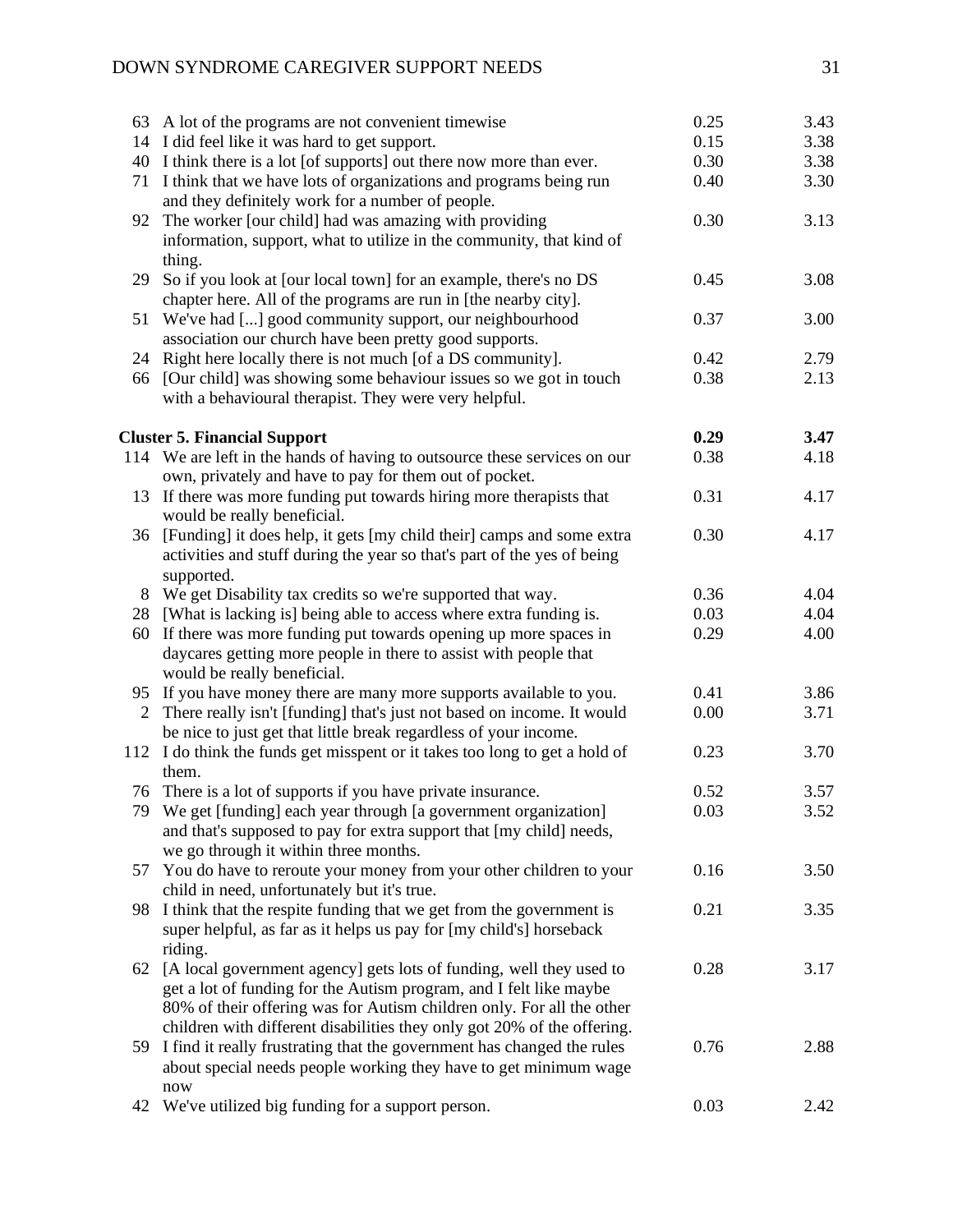|     | DOWN SYNDROME CAREGIVER SUPPORT NEEDS                                                                                                                                                                                             |      | 32   |
|-----|-----------------------------------------------------------------------------------------------------------------------------------------------------------------------------------------------------------------------------------|------|------|
|     | 17 [The local DS Association] programs are expensive.                                                                                                                                                                             | 0.78 | 2.17 |
| 70  | We have come up to barriers against [getting our child the disability<br>tax credit].                                                                                                                                             | 0.16 | 2.09 |
|     | <b>Cluster 6. Advocacy Needs</b>                                                                                                                                                                                                  | 0.88 | 3.74 |
|     | 54 We need him to have a community and a life and to be able to do<br>things each day.                                                                                                                                            | 0.87 | 4.83 |
|     | 68 It's really up to the individual parents to advocate themselves.                                                                                                                                                               | 0.85 | 4.70 |
| 4   | It really comes down to the fierceness of the parents.                                                                                                                                                                            | 0.92 | 4.33 |
|     | 88 I feel as your child gets older, you kind of become an expert.                                                                                                                                                                 | 0.84 | 4.30 |
| 101 | Our experience is we've had to go out and make those connections<br>and be very very very proactive. In utilizing and finding what's<br>available.                                                                                | 0.75 | 4.30 |
|     | 55 Because DS has been around, and its been researched, there is sort<br>of an understanding of the level of disability.                                                                                                          | 0.92 | 3.13 |
|     | 89 There is not a way to advocate.                                                                                                                                                                                                | 0.93 | 2.10 |
| 96  | I think having a [Down Syndrome] association, you're kind of<br>singling out DS kids. I want [my child] to be in a world where [they]<br>are going to function along with every other person in the world, not<br>just DS people. | 1.00 | 1.96 |
|     |                                                                                                                                                                                                                                   | 0.67 | 3.39 |
|     | <b>Cluster 7. Educational Supports</b><br>91 I especially worry about when [my son] graduates from high school.                                                                                                                   | 0.86 | 4.36 |
|     | 27 Where education is concerned, a lot of it falls on us as the parent.                                                                                                                                                           | 0.69 | 4.25 |
|     | 33 I think that educationally there is not enough support for kids with<br>DS.                                                                                                                                                    | 0.64 | 4.25 |
|     | 106 What I have experienced, not one teacher in the [local school board]<br>has been specifically taught how to teach kids with DS.                                                                                               | 0.58 | 3.91 |
|     | 100 I wish [the school board] would listen to us a little bit more and give<br>[our child] a little bit more chance to do things their way.                                                                                       | 0.57 | 3.68 |
|     | 31 I'm not really sure how things will look once we go to school. I don't<br>know how supported kids are in school.                                                                                                               | 0.70 | 3.46 |
|     | 16 If we have issues with [my child] at school [a local organization]<br>will come and advocate with us.                                                                                                                          | 0.80 | 2.96 |
|     | 53 [Our worker] is helping us with transitioning to elementary school.                                                                                                                                                            | 0.67 | 2.96 |
|     | 90 I think the expectations [at our school] are a little bit high that [our<br>child] needs to follow along with everybody else.                                                                                                  | 0.72 | 2.74 |
|     | 74 We didn't really feel like we had the option of an inclusive<br>classroom because [our child] wouldn't have the support [our child]                                                                                            | 0.55 | 2.43 |
|     | needed if we sent [them] there.<br>72 School wise [our child] has had the support that they've needed, [our<br>child] went from 3 hours of support last year to 6 hours support.                                                  | 0.66 | 2.35 |
|     | <b>Cluster 8. Concerns for Community Programming</b>                                                                                                                                                                              | 0.67 | 3.65 |
|     | 41 We are expected to be not only the parent of the child but also their<br>therapist for all of those specialty therapies as well.                                                                                               | 0.56 | 4.33 |
| 87  | I don't think that the medical community pushes enough awareness<br>of DS when mothers are first diagnosed, or babies are first<br>diagnosed.                                                                                     | 0.94 | 4.04 |
| 109 | From my experience with children with DS, it feels like sometimes<br>they kinda just fit in the middle, so they're not disabled enough to go                                                                                      | 0.61 | 3.70 |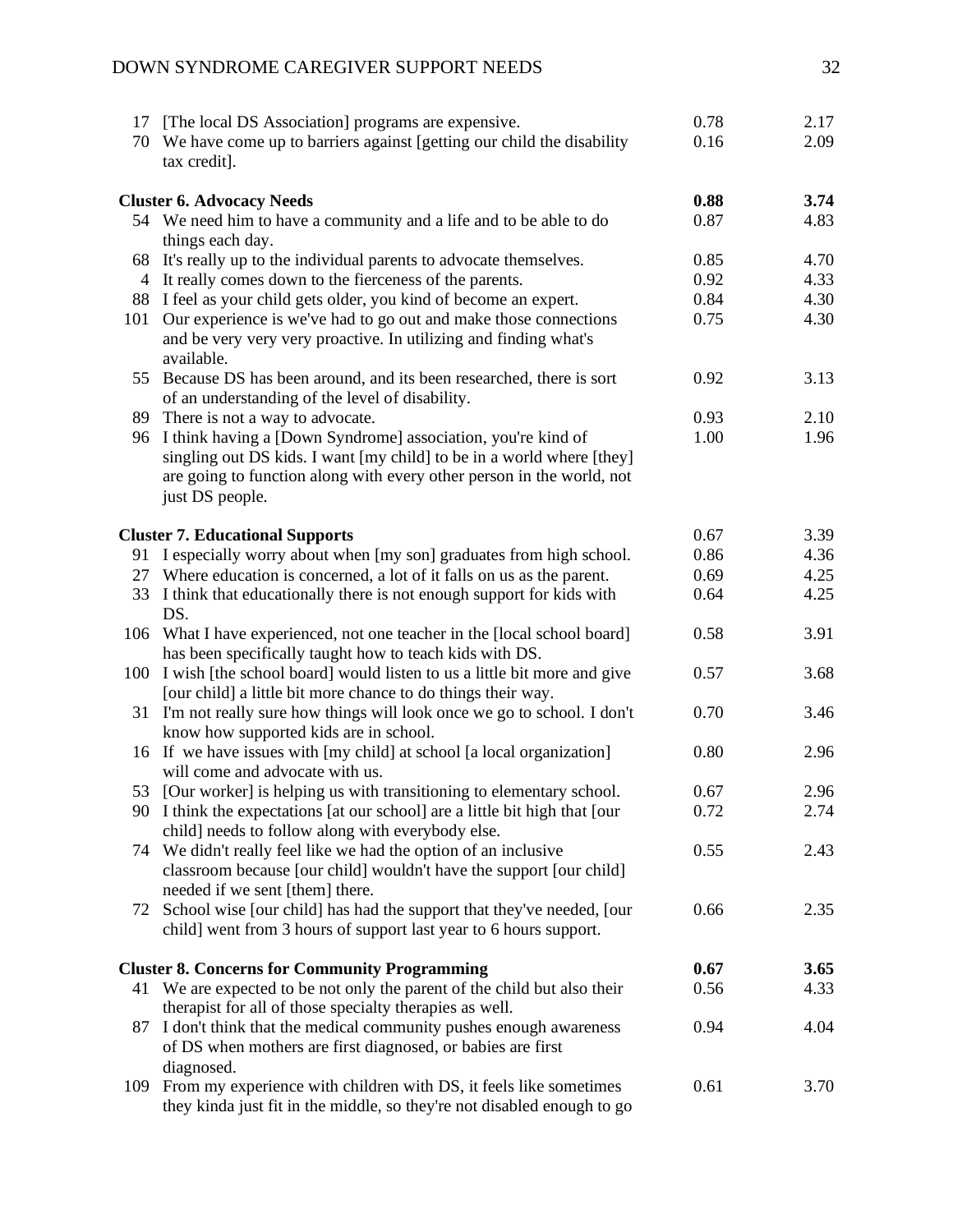| 80 | into certain classes and things like that, but then they're not<br>necessarily able to be a part of a regular things.<br>My big peeve about a lot of stuff is that babysitting should be part of<br>the package when you are going to information stuff to make it | 0.78 | 3.65 |
|----|--------------------------------------------------------------------------------------------------------------------------------------------------------------------------------------------------------------------------------------------------------------------|------|------|
| 69 | easier for parents to go.<br>[Pediatricians and doctors] are not connecting you the way they<br>need to.                                                                                                                                                           | 0.50 | 3.52 |
|    | 56 We go to a small community rural school. There's just not a lot of<br>programs in there, I think, that they let [our child] sort of explore.                                                                                                                    | 0.65 | 2.67 |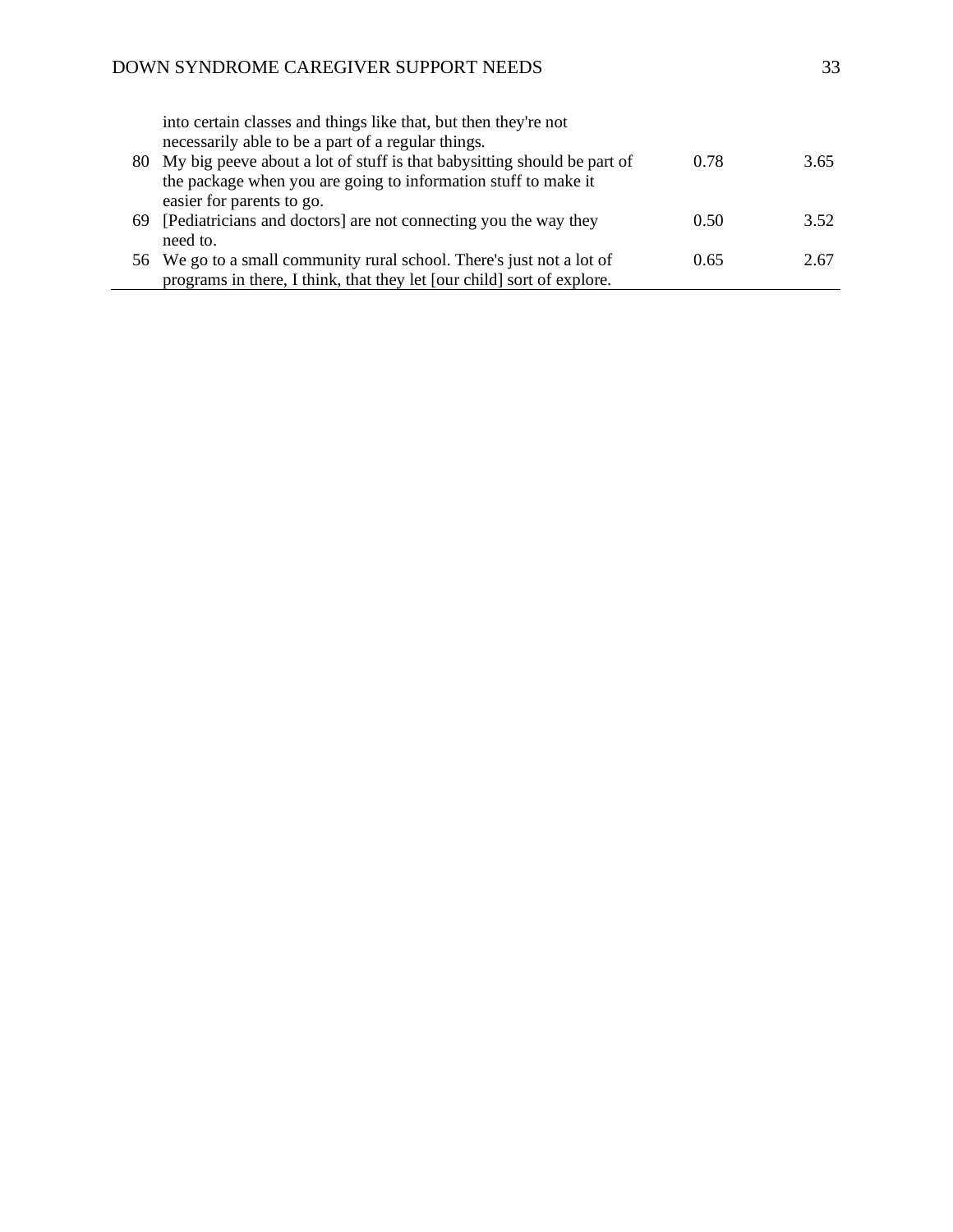Figures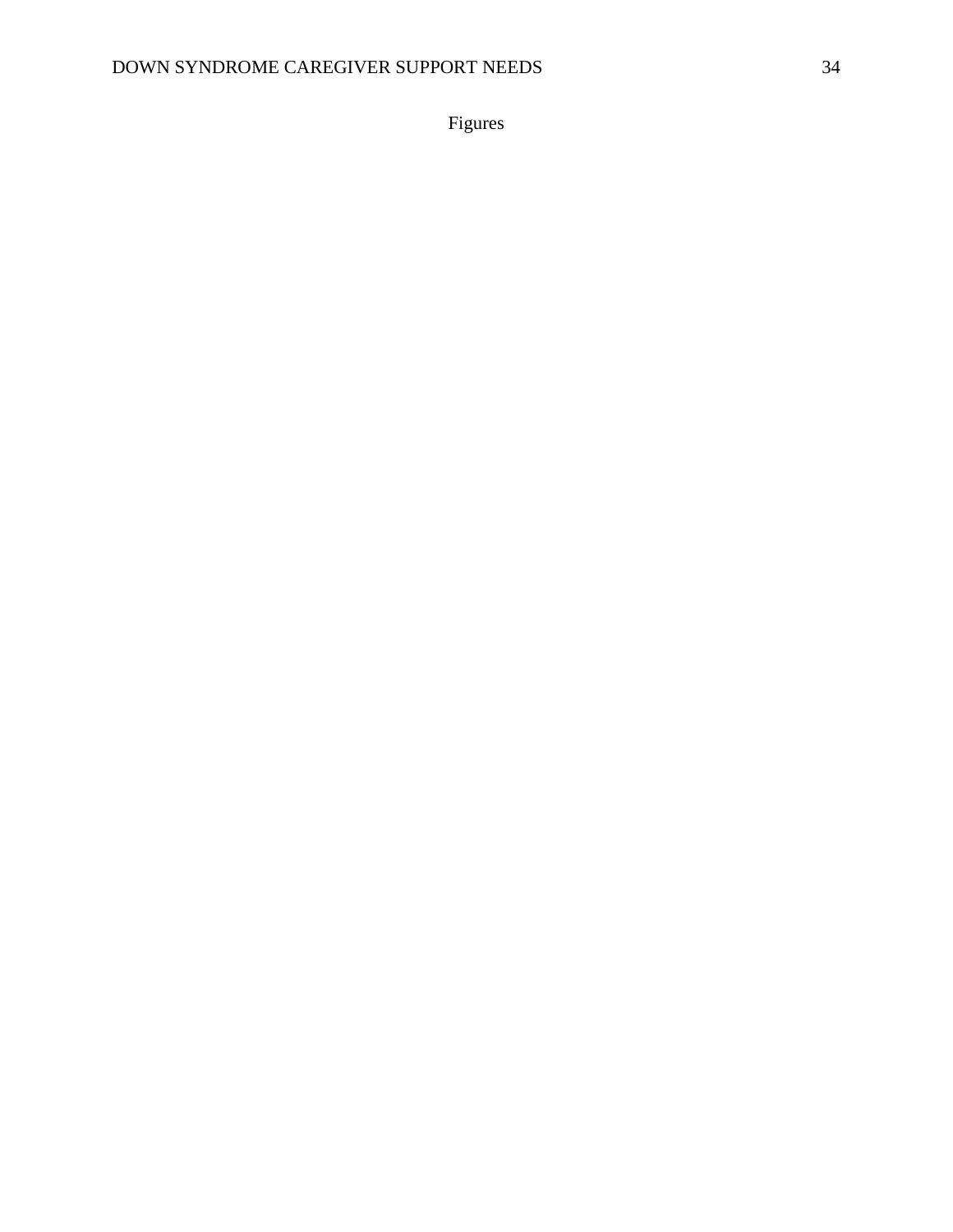